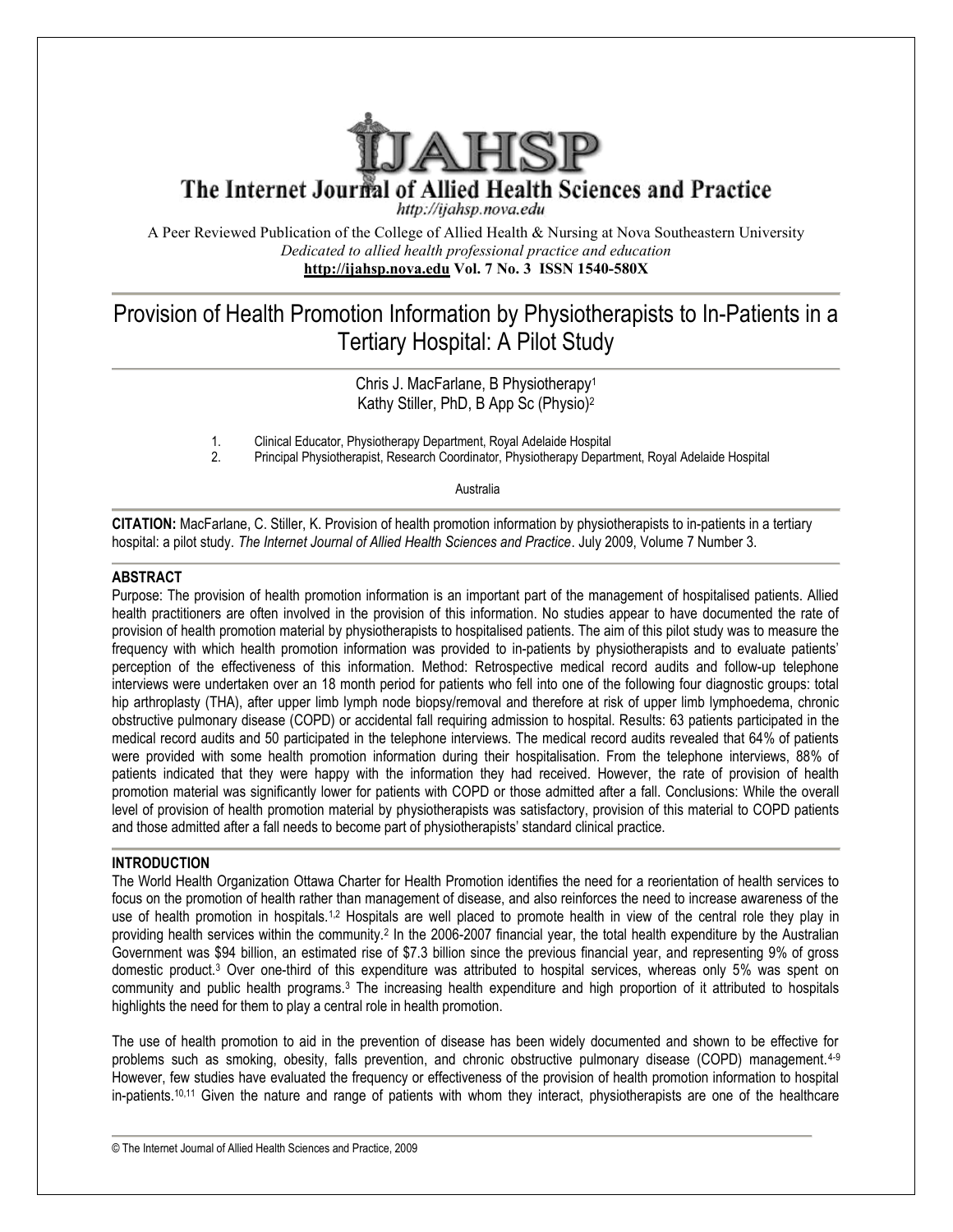professionals who have the opportunity to provide health promotion information to in-patients. A literature search of Medline and CINAHL databases was unable to identify any studies which specifically investigated the frequency and effectiveness of the provision of health promotion information to in-patients by physiotherapists. Thus, the aim of this pilot study was to measure the frequency with which health promotion information was provided to in-patients by physiotherapists and to evaluate patients' perception of the effectiveness of this information.

#### **METHOD**

### **Design**

Retrospective medical record audits and follow-up via telephone interviews were conducted at an inner city tertiary hospital, Royal Adelaide Hospital (RAH). Ethical approval was obtained from the RAH Research Ethics Committee.

#### **Participants**

#### *Inclusion criteria*

Four diagnostic groups were selected for potential inclusion into the study because literature reviews revealed that there was evidence supporting the effectiveness of health promotion in their management and physiotherapy commonly formed part of their in-patient management.12-16 These diagnostic groups comprised patients:

- after total hip arthroplasty (THA)
- following upper limb lymph node biopsy/removal and therefore at risk of upper limb lymphoedema
- with COPD
- admitted to hospital following an accidental fall.

The names of potential participants were obtained by screening the RAH medical record database for those with a diagnostic code that fell into one of the four eligible groups and who had been seen by a physiotherapist during their period of hospitalisation. Initially this was limited to a six month period from January to June 2007. Each medical record identified was given a sequential number and a sample of medical records was randomly selected from this list and further screened for eligibility. In the event that this time period did not yield a sufficient sample size, the time period was able to be extended.

#### *Exclusion criteria*

Patients were excluded from participation if their medical record revealed that their treatment was palliative in nature or they had suffered a major post-operative complication (eg pulmonary embolus, THA implant failure), as it was deemed that the more severe nature of their condition may have affected their hospital management and thus the provision of health promotion information. Patients unable to understand English were excluded because of an inability to organise translation services for the study due to time and resource constraints. Patients with cognitive impairment (eg severe dementia, dense cerebrovascular accident, mental illness) were excluded as these patients might have difficulty recalling information regarding their hospital management during the telephone interview.

Further specific inclusion and exclusion criteria according to each of the four diagnostic groups are presented in each audit tool (Appendix I).

All patients who were identified as being eligible for participation in the study were informed via a letter. Verbal consent was also specifically obtained over the phone prior to beginning the phone interview.

#### **Outcome measures**

An audit tool to review the medical records was purpose-designed for this study (Appendix I). A checklist to ensure all relevant sections of the medical records were audited was devised (Appendix I). Audit themes were identified by a literature review of relevant health promotion research and an audit tool was designed by the investigators, other physiotherapists, and physiotherapy students. Further input was sought from appropriate senior clinical physiotherapists at the RAH. Several revisions were made to improve content and clarity. Some checklist items within the audit tools were common to each of the four diagnostic groups, while other items varied between diagnostic groups (Appendix I). To improve consistency in the scoring of the medical record audits, all medical records within each diagnostic group were audited by one investigator only and any uncertainty in score allocation discussed with another investigator.

The questions that comprised the telephone interview were purpose-designed for this study and consisted of eight main questions with a mixture of open and closed questions, and took approximately five minutes to complete (Appendix II).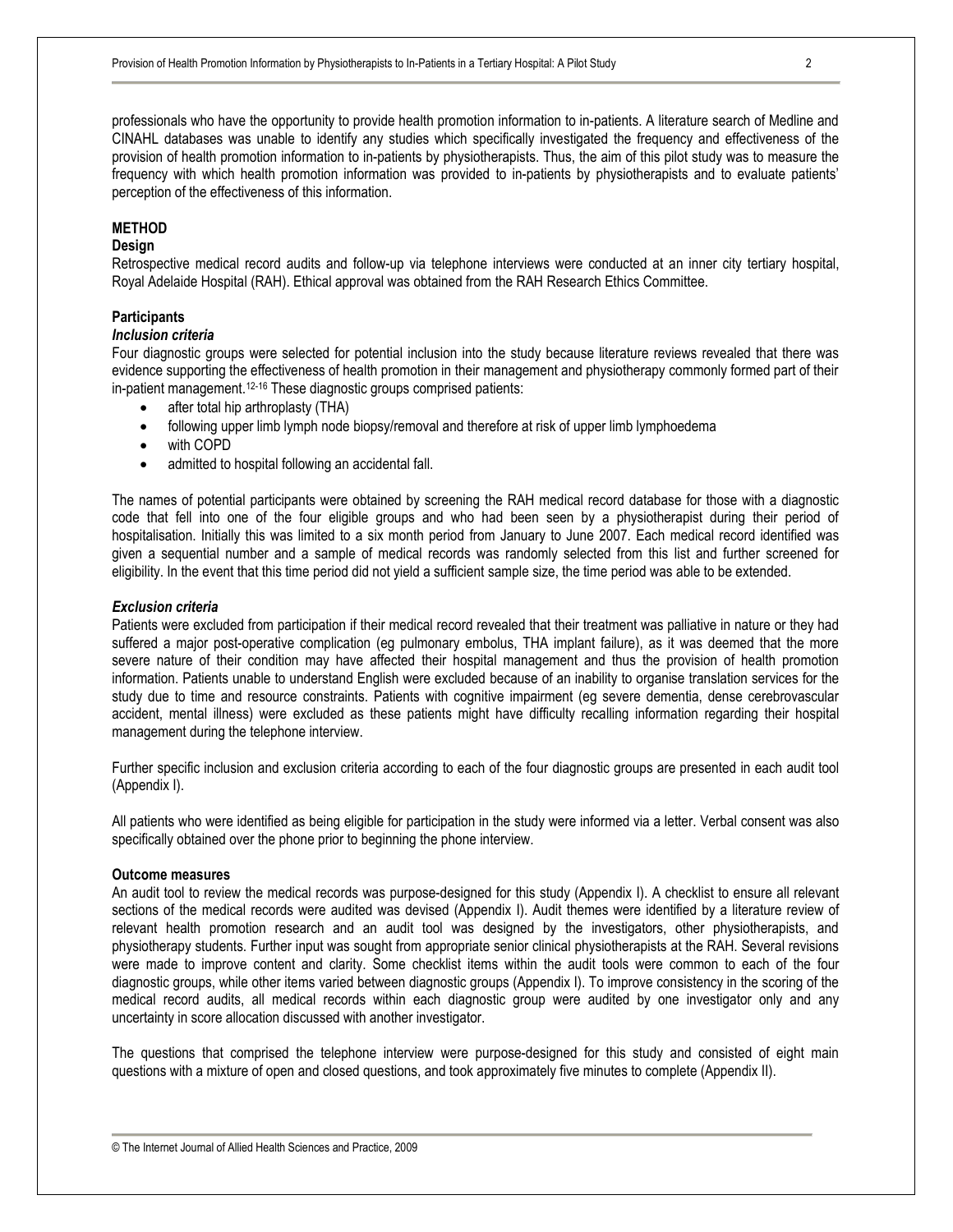#### **Sample size**

Prior to commencement of the study, a sample of 100 medical records (25 in each patient group) was deemed to be an appropriate yet practicable size, based on previous research that involved medical record audits. 17-19

#### **Data analysis**

Data from the audits and telephone interviews were entered onto a Microsoft Excel spreadsheet, then imported and analysed using the Statistical Package for the Social Sciences (SPSS) Version 14.0. Analyses were predominantly descriptive in nature. Qualitative data from the telephone interviews were reviewed and common themes and issues identified. Frequency counts from key questions were compared between patient groups using the chi-square test. Probability values of less than 0.05 were considered significant.

#### **RESULTS**

Due to a considerable number of medical records being excluded, the time period for catchment of medical records was extended to include the 12 months prior to January 2007 (i.e., an 18 month period in total from January 2006 to June 2007). During this time, the total number of medical records that fell into one of the four diagnostic codes, and where the patient had physiotherapy during their period of hospitalisation, was 212. Of this sample, 149 were excluded, with most of these (n = 96) being in the falls group where patients were often discharged to other hospitals or residential care facilities. Thus, the sample size for the medical record audit arm of the study was 63 patients. Telephone interviews were conducted with only 50 of these 63 patients as some were unable to be contacted.

|                                                       | <b>Complete sample</b> | <b>THA</b>  | Lymphoedema | <b>COPD</b> | <b>Falls</b> |
|-------------------------------------------------------|------------------------|-------------|-------------|-------------|--------------|
| <b>Medical record audit</b>                           | $n = 63$               | $n = 20$    | $n = 20$    | $n = 15$    | $n = 8$      |
| Mean age (yrs) – mean (SD)                            | 69.1 (11.7)            | 63.3 (12.8) | 66.9 (9.9)  | 74.5 (8.8)  | 79.4 (8.3)   |
| Gender – $n$ $%$                                      |                        |             |             |             |              |
| Female                                                | 46 (73)                | 12 (60)     | 18 (90)     | 11(73)      | 5(63)        |
| Male                                                  | 17(27)                 | 8(40)       | 2(10)       | 4(27)       | 3(38)        |
| Provided with relevant health promotion booklet - n   | 40 (64)                | 15(75)      | 20 (100)    | 4(27)       | 1(13)        |
| $(\%)$                                                |                        |             |             |             |              |
| Content of booklet explained - n (%)                  | 27 (43)                | 5(25)       | 18 (90)     | 4(27)       | 0(0)         |
| Educated regarding associated health/risk factors -   | 41 (65)                | 18 (90)     | 13(65)      | 2(13)       | 8(100)       |
| $n$ (%)                                               |                        |             |             |             |              |
| Informed about related classes or clinics $- n$ (%)   | N/A                    | N/A         | N/A         | 3(20)       | 2(25)        |
| Relevant referrals made $- n$ (%)                     |                        |             |             |             |              |
| Falls / balance class                                 | 1(2)                   | N/A         | N/A         | N/A         | 1(13)        |
| Physiotherapy                                         | 10(16)                 | 4(20)       | N/A         | N/A         | 6(75)        |
| Occupational therapy                                  | 3(5)                   | 1(5)        | N/A         | N/A         | 2(25)        |
| General practitioner                                  | 6(10)                  | 5(25)       | N/A         | N/A         | 1(13)        |
| Out-patient Clinic                                    | 24 (38)                | N/A         | 20 (100)    | 4(27)       | N/A          |
| Other support services                                | 23(37)                 | 9(45)       | N/A         | 11(73)      | 3(38)        |
| Telephone interview                                   | $n = 50$               | $n = 20$    | $n = 20$    | $n = 10$    | $n = 0$      |
| Provided with relevant health promotion booklet - n   | 36 (72)                | 15(75)      | 16 (80)     | 5(50)       | N/A          |
| (% )                                                  |                        |             |             |             |              |
| Content of booklet explained - n (%)                  | 25(50)                 | 6(30)       | 14(70)      | 5(50)       | N/A          |
| Found booklet information useful - $n$ (%)            | 31(62)                 | 14 (70)     | 12(60)      | 5(50)       | N/A          |
| Provided with other written / verbal information by a | 27 (54)                | 18 (90)     | 6(30)       | 3(30)       | N/A          |
| physiotherapist $- n$ (%)                             |                        |             |             |             |              |
| Provided with further information from other health   | 26 (52)                | 8(40)       | 13(65)      | 5(50)       | N/A          |
| professionals - $n$ (%)                               |                        |             |             |             |              |
| Given the opportunity to ask questions $- n$ (%)      | 41 (82)                | 16 (80)     | 17(85)      | 8(80)       | N/A          |
| Questions answered adequately $- n$ (%)               | 33(66)                 | 11(55)      | 16(80)      | 6(60)       | N/A          |
| Provided with other resources $- n$ (%)               | 30(60)                 | 11(55)      | 13(65)      | 6(60)       | N/A          |
| Further referrals made to classes as appropriate - n  | 28 (56)                | 1(5)        | 19 (95)     | 8(80)       | N/A          |
| (% )                                                  |                        |             |             |             |              |
| Attended these classes $- n$ (%)                      | 20(40)                 | 0           | 17(85)      | 3(30)       | N/A          |
| Overall happy with education provided in hospital -   | 44 (88)                | 19 (95)     | 19 (95)     | 6(60)       | N/A          |
| $n$ (%)                                               |                        |             |             |             |              |

N/A - not available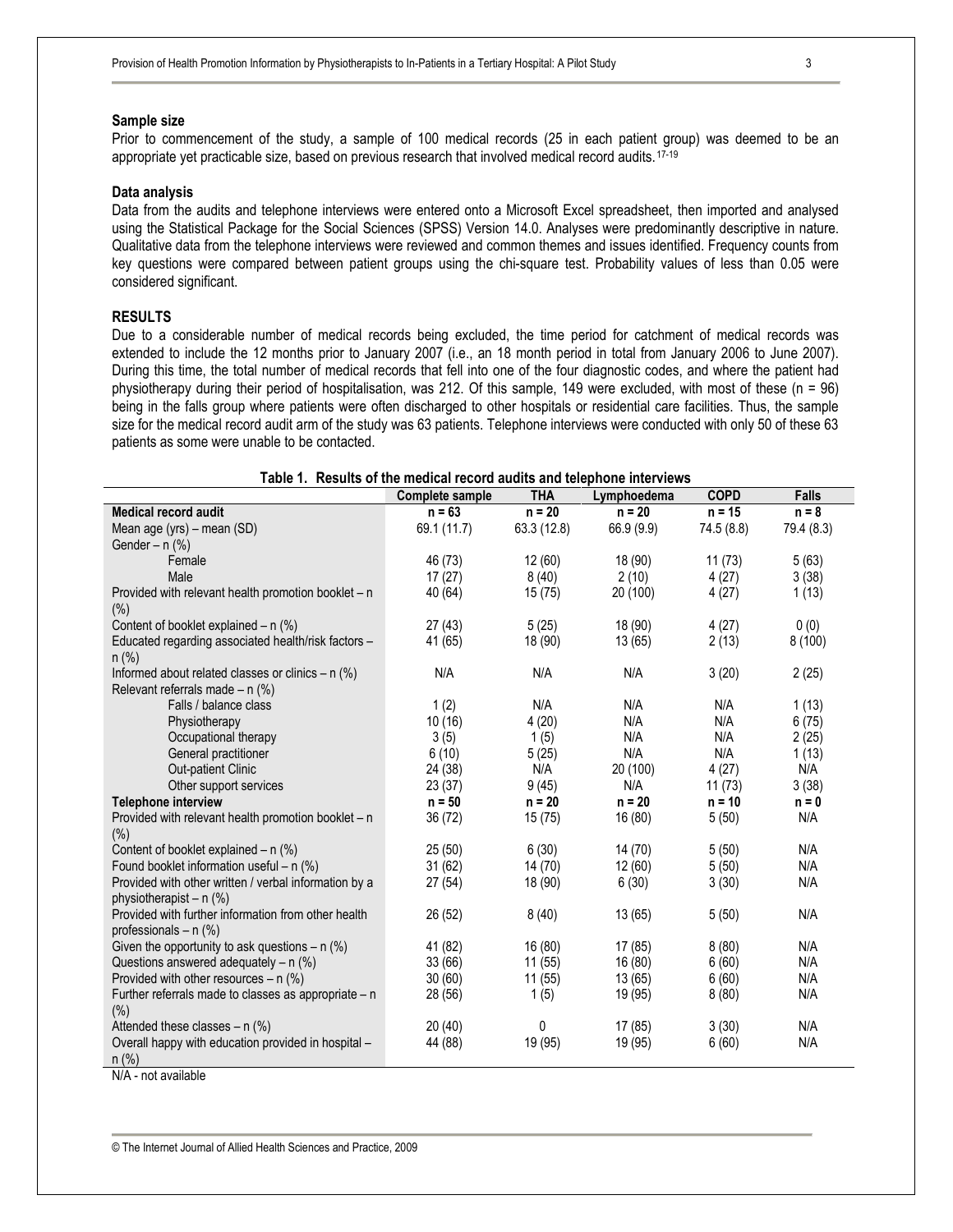The results of the medical record audits and telephone interviews are summarised in Table 1. As can be seen, there was an uneven distribution of patients between the four diagnostic groups, and the sample was predominantly female. According to documentation in the medical records, the majority of the total sample  $(n = 40; 64%)$  were provided with relevant health promotion booklets by physiotherapists during their hospital admission, but the content of the booklet was explained less frequently (n = 27; 43%) based on medical record documentation. Similar results were obtained from the telephone interviews, and the majority of these patients ( $n = 44$ ; 88%) indicated that, overall, they were happy with the education regarding their condition they received while in hospital.

When comparing the four diagnostic groups, it was evident that patients after THA or at risk of lymphoedema had higher rates of provision of relevant health promotion material than patients with COPD or those admitted after a fall. Analyses revealed that these differences were significant based both on medical record documentation ( $\chi^2$  = 30.4; p = 0.000) and the telephone interviews ( $\gamma^2$  = 45.6; p = 0.000).

#### **DISCUSSION**

The overall rate of provision of health promotion information to in-patients by physiotherapists in this pilot study, as measured by medical record audits and telephone interviews, was considered reasonable, with provision rates of 64 and 72% respectively reported. However, the provision rate varied significantly between diagnostic groups, with a higher rate seen for patients after THA or at risk of upper limb lymphoedema, than for patients with COPD or admitted after a fall. While the frequency with which explanation regarding the health promotion material was provided was only 50% across the entire sample, the majority of patients (88%) participating in this study were happy with the education they received whilst in hospital. The reason for the low rate of provision of health promotion information to patients with COPD or patients admitted after a fall is not clear, particularly since an inclusion criterion of the study was that the patient had to have received physiotherapy during their hospitalisation. It may reflect our clinical practice whereby provision of health information booklets is part of standard postoperative physiotherapy care for patients after THA or at risk of upper limb lymphoedema. In contrast, our management of patients with COPD or admitted after a fall is less formalised, relying instead on individual physiotherapist's clinical judgement which, rightly or wrongly, may or may not include provision of health promotion information. Additionally, there is considerable variation in what therapists choose to record in medical records, and it may be that the provision of health promotion information, particularly verbal discussion and explanation, may not have been as diligently recorded as the more physical interventions provided by the therapist (eg., assessment, "hands-on" treatment). Hence, the medical records may not have accurately reflected the health promotion information that physiotherapists actually provided.

In terms of the study design, we chose to undertake a retrospective study to avoid the potential for physiotherapists to change their practice, which could have occurred if we had undertaken a prospective study. Limitations of our study included the relatively small sample size, particularly within each diagnostic group, which fell below our expectations and limits the ability to generalise our findings. However, we did not think it was appropriate to further extend the catchment period, as we considered the ability of patients to recall information for the phone interview beyond 18 months would be poor. Additionally, a large number of subjects were excluded from the audit, particularly within the falls category where many patients were excluded for reasons such as transfer to other in-patient rehabilitation facilities or residential care following their admission at the RAH. Thus, particularly for patients in the falls group, our sample is unlikely to be representative of the target population. We found it difficult to contact some patients for the telephone interview (particularly those within the falls category where we were unable to contact any of the 8 patients) which accounts for the drop in sample size between the medical record audits and telephone interviews. While a written follow-up questionnaire mailed to patients post-discharge may have been more appropriate – in that it would have allowed subjects more time to consider their answers in an impersonal setting – we chose to do a telephone interview in an attempt to achieve a higher response rate. Pleasingly, similar results were obtained between the medical record audits and telephone interviews for key questions that were used in both arms of the study (ie., provided with health promotion booklet, content of the booklet explained).

Our results have important clinical implications for our daily clinical physiotherapy practice and are also relevant for other allied health practitioners. In terms of our own practice, our standard of documentation of the provision of health promotion material needs to improve. Additionally, the distribution of health promotion material needs to further increase, particularly for patients with COPD or those admitted following a fall, where it should become standard clinical practice. Based on the current findings, it is recommended that physiotherapists receive specific education regarding the principles behind the different health promotion theories, including the need to increase the time spent addressing health promotion with patients, and the need to ensure that sufficient time is provided to assess patients' understanding of information provided and allow patients to ask questions. Further research should be undertaken to confirm the results of this pilot study by repeating the current study with a larger sample and/or measuring provision rates of health promotion material by physiotherapists in other healthcare centres. Additionally, research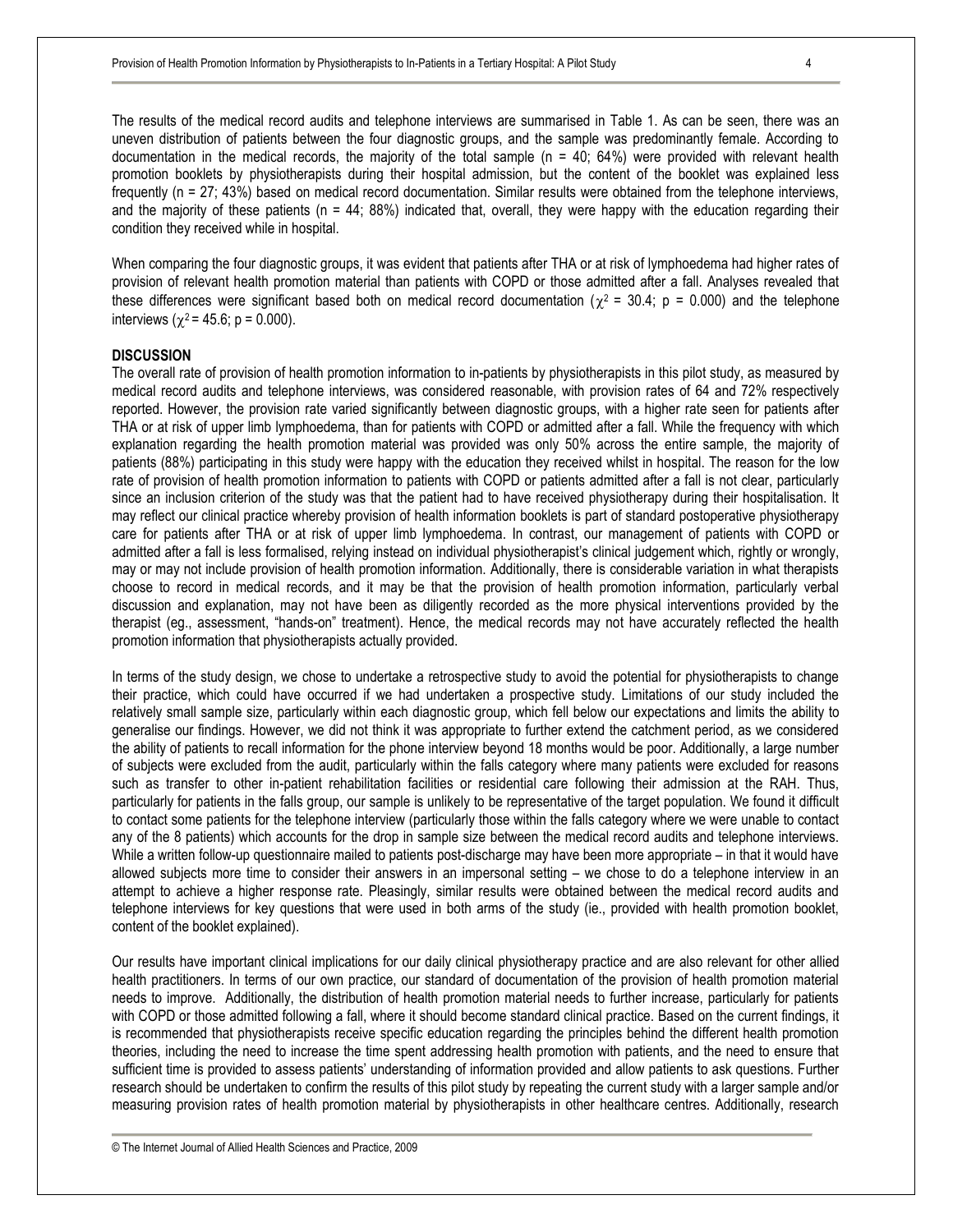could be undertaken to measure how often other allied health practitioners provide health promotion information to in-patients, and the perceived effectiveness of this information. Including interviews with therapists to assess if they accurately recorded their provision of health promotion information, along with their strategies for reassessment of patient understanding, would also be of value.

In conclusion, this pilot study found that while appropriate health promotion material was provided by physiotherapists to a majority of in-patients with appropriate diagnoses, this was quite variable between different patient diagnostic groups. Based on these results, we recommend that healthcare staff receive regular education about the importance of health promotion in order that they fully understand the need for provision and explanation of relevant health promotion material to hospitalised patients as part of standard clinical practice.

#### **ACKNOWLEDGMENT**

We would like to thank Emma Downey and Alana Scopacasa who supervised the physiotherapy students involved in this study for the data collection phase of this study. Also, the physiotherapy students Shiye Lang, Joanna Guzinski, Felicity Langley, Liam Cashen, Lisa Thiele and Henry McGregor who were involved in the design and/or data collection phases of this study. This study had the support of Naomi Haensel, Director of Physiotherapy, and Gisela van Kessel, Lecturer, Health Promotion, School of Health Sciences, University of South Australia.

#### **REFERENCES**

- 1. World Health Organization. *The Ottawa Charter for Health Promotion, First International Conference on Health Promotion, Ottawa*. 1986. Available at: <http://www.who.int/healthpromotion/conferences/previous/ottawa/en/>
- 2. Aujoulat I, Le Faou AL, Sandrin-Berthon B, Martin F, Deccache A. Implementing health promotion in health care settings: conceptual coherence and support. *Patient Educ Couns.* 2001*;*45:245-254.
- 3. Australian Institute of Health and Welfare. Health expenditure Australia 2006–07. Health and Welfare Expenditure Series no. 35. 2008. Cat. no. HWE 42. Canberra: AIHW.
- 4. Johansson K, Leino-Kilpi H, Salanterä S, Lehtikunnas T, Ahonen P, Elomaa L, Salmela M. Need for change in patient education: a Finnish survey from the patients perspective. *Patient Educ Couns.* 2003;51:239–245.
- 5. Johansson K, Salanterä S, Katajisto J, Leino-Kilpi H. Written orthopedic patient education materials from the point of view by empowerment by education. *Patient Educ Couns.* 2004;52:175-181.
- 6. Guelich MM. Prevention of falls in the elderly: a literature review. *Top Geriatr Rehabil.* 1999;15:15-25.
- 7. McKenzie DK, Frith PA, Burdon JG, Town GI; Australian Lung Foundation; Thoracic Society of Australia and New Zealand. The COPDX plan: Australian and New Zealand guidelines for the management of chronic obstructive pulmonary disease. Med *J Aust* . 2003;178:S7-S39.
- 8. Serra C, Bonfill X, Pladevall Vila M, Cabezas Pena C. Interventions for preventing tobacco smoking in public places. *Cochrane Database of Systematic Reviews*. 2008, Issue 3.
- 9. Shaw K, O'Rourke P, Del Mar C, Kenardy J. Psychological interventions for overweight or obesity. *Cochrane Database of Systematic Reviews.* 2005, Issue 2.
- 10. De Villers MJ. Documentation of preventive education and screening for osteoporosis. *Outcomes Management.*  2003;7:28-32.
- 11. McBride A. Health promotion in the acute hospital setting: the receptivity of adult inpatients. *Patient Educ Couns.*  2004;54:73-78.
- 12. Badger C, Preston N, Seers K, Mortimer P. Physical therapies for reducing and controlling lymphoedema of the limbs. *Cochrane Database of Systematic Reviews.* 2004;Issue 4.
- 13. Barnett A, Smith B, Lord SR, Williams M, Baumand A. Community-based group exercise improves balance and reduces falls in at-risk older people: a randomised controlled trial. *Age Ageing.* 2003;32:407-414.
- 14. Day L, Fildes B, Gordon I, Fitzharris M, Flamer H, Lord S. Randomised factorial trial of falls prevention among older people living in their own home. *BMJ* 2002;325:128.
- 15. Peak EL, Parvizi J, Ciminiello M, Purtill J, Sharkey PF, Hozack WJ, Rothman RH. The role of patient restrictions in reducing the prevalence of early dislocation following total hip arthroplasty. *J Bone Joint Surg Am.* 2005;87A:247-253.
- 16. Ries AL, Bauldoff GS, Carlin BW, Casaburi R, Emery CF, Mahler DA, Make B, Rochester CL, ZuWallack R, Herrerias C

Pulmonary Rehabilitation: Joint ACCP/AACVPR Evidence-Based Clinical Practice Guidelines. *Chest. 2007;* 131:4S-42S.

17. Gabbay J, McNicol M, Spilby J, Davies S, Layton, A. What did audit achieve? Lessons from preliminary evaluation of a year's medical audit. *BMJ.* 1990;301: 526-529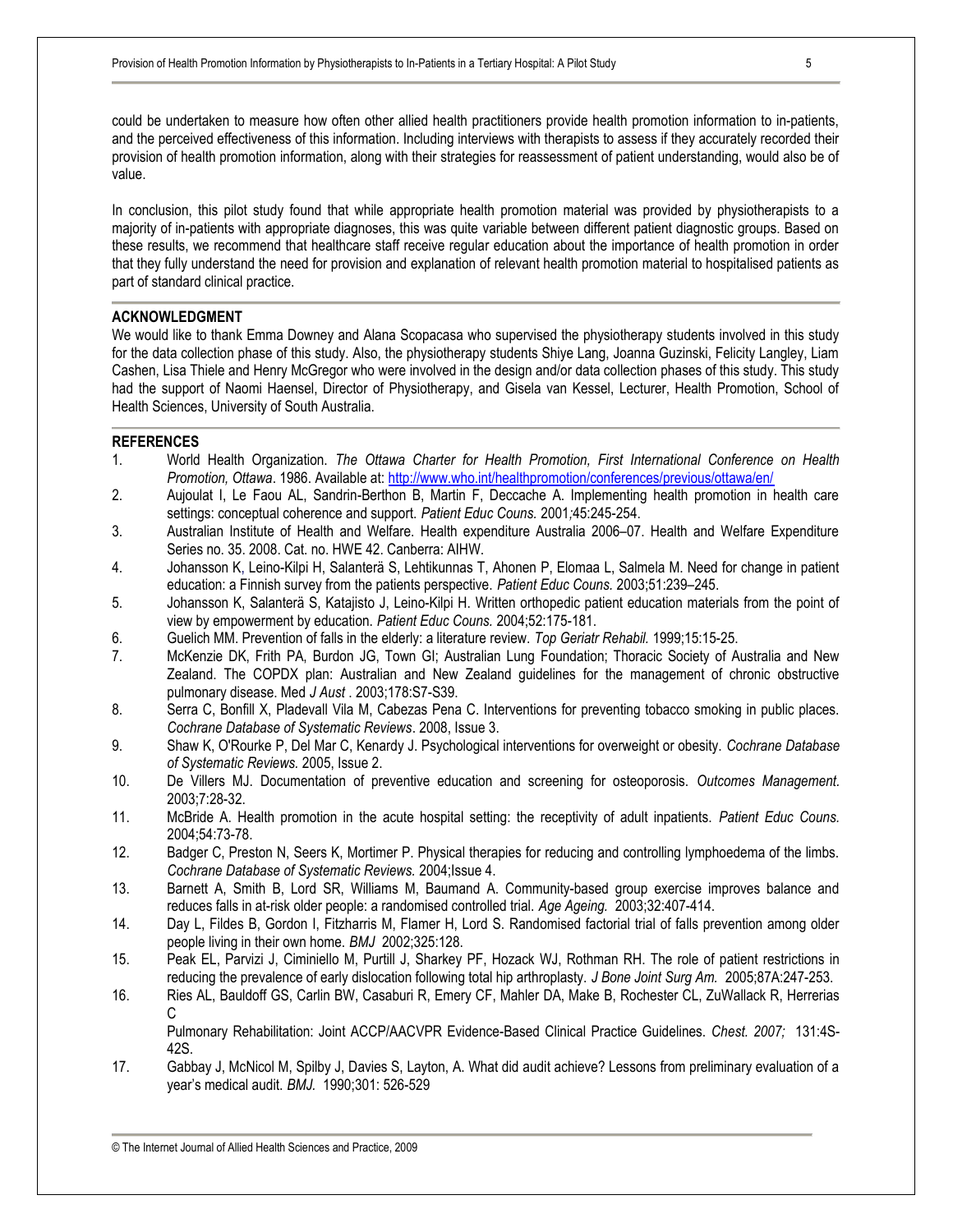- 18. Phillips A, Stiller K, Williams M. Medical record documentation: the quality of physiotherapy entries. *Internet J All Health Sciences Pract*. 2006;4:3.
- 19. Sumner M, Mead J, ten Hove R. Audit and re-audit of the CSP core standards of physiotherapy practice. *Physiother.*  2000;86:512-516.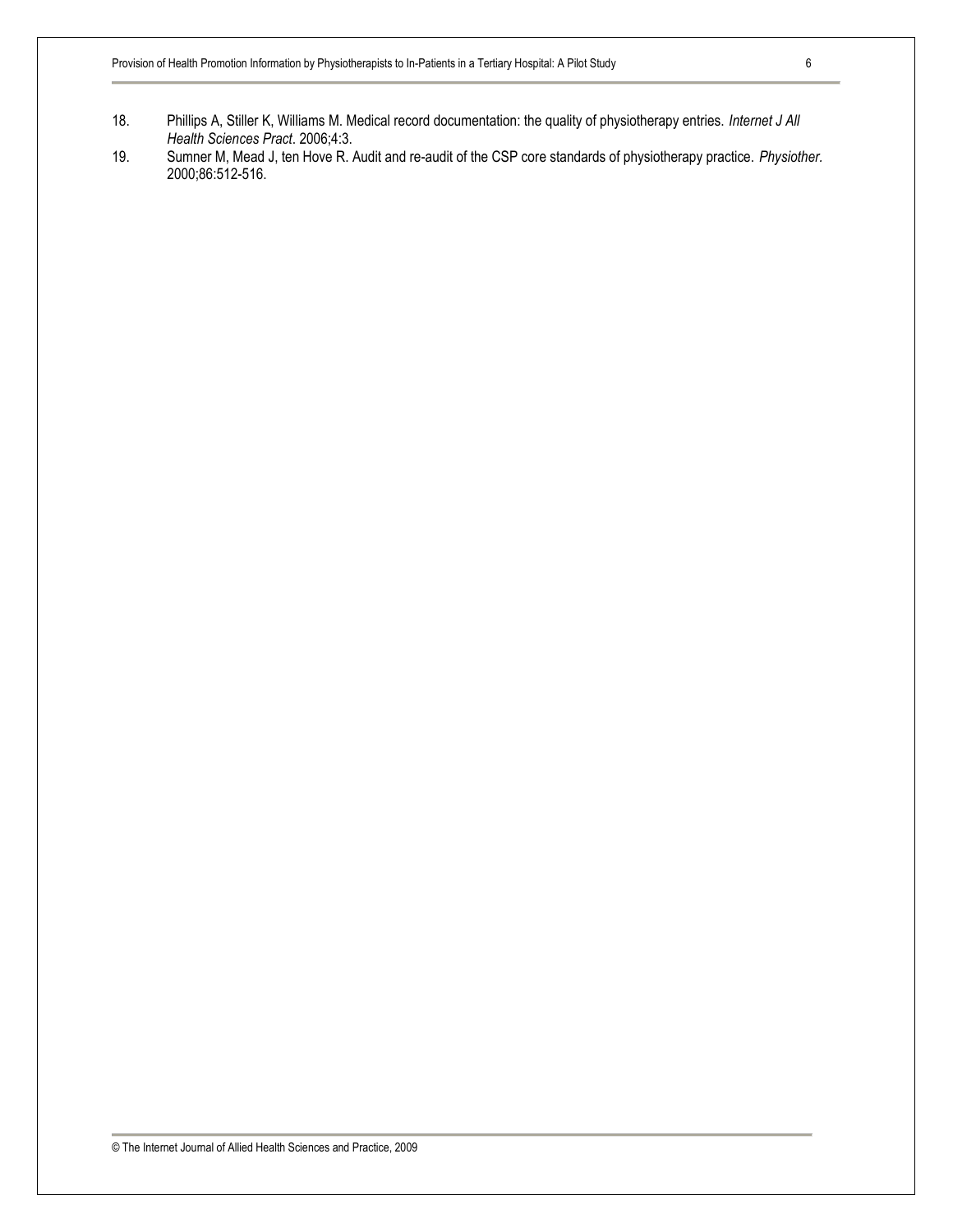## **Appendix I MEDICAL RECORD AUDITS**

#### **Royal Adelaide Hospital - Health Promotion Documentation Audit**

### **Section 1: FALLS PREVENTION (General Medical Wards)**

**Fall:** Any event which involves coming to rest inadvertently on the ground or lower level and other than as a consequence of sustaining; a violent blow, loss of consciousness, sudden onset of paralysis (e.g. stroke or epileptic seizure).

### **Instructions**

The medical record audit consists of three parts (A, B, C). Part A outlines the criteria used to determine inclusion of medical records into the audit. Part B is for the entry of patient information and includes the audit checklist items. For each item, location within the medical records where the relevant information was found is to be stated. Part C outlines the sections of the medical records that should be examined in order to extract information relevant to the audit and acts as a final checklist so no relevant documentation is missed.

### **Part A: Inclusion and Exclusion Criteria**

| <b>Inclusion</b>                                              | <b>Exclusion</b>                                                                                                                               |
|---------------------------------------------------------------|------------------------------------------------------------------------------------------------------------------------------------------------|
| Patients presenting with injuries resulting from a<br>fall    | Cognitively impaired<br>(e.g. Severe dementia, dense CVA, mental illness)                                                                      |
| Patients reporting multiple falls $(21)$ in the last<br>year. | Significant medical problems:<br>Severe stroke<br>Palliative care patient<br>Other                                                             |
|                                                               | Patients discharged to:<br>High level care facility<br>Rural hospital<br>Private hospital<br>Other public hospital<br>Inpatient rehabilitation |
|                                                               | Patients not independently mobile (with or without a<br>walking aid)                                                                           |
|                                                               | Patients unable to speak English                                                                                                               |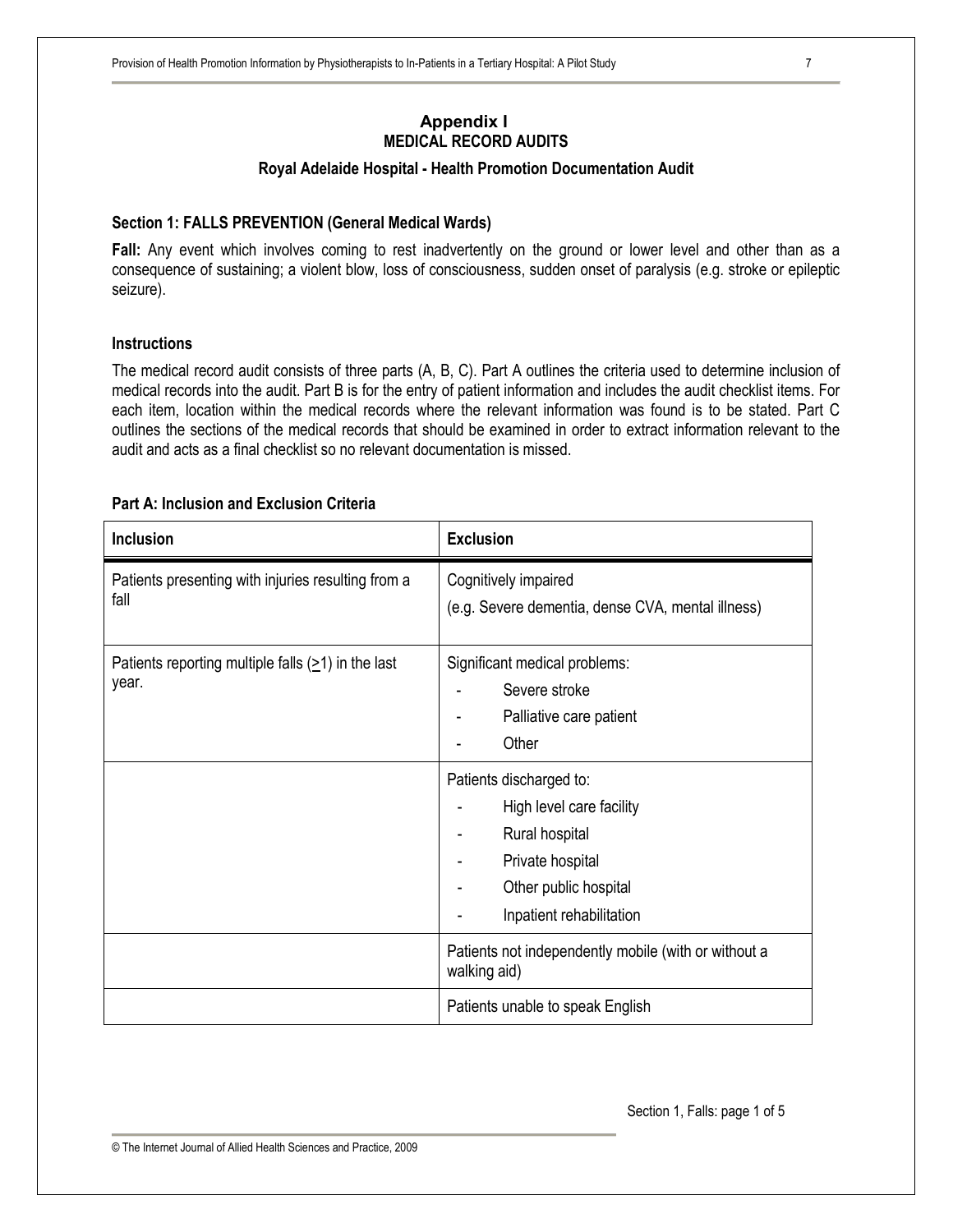# **Part B: Health Promotion Inpatient Admission Audit**

## **Patient Details**

| ID (UR Number)                            |  |
|-------------------------------------------|--|
| Date of Admission                         |  |
| Date of Discharge                         |  |
| Age                                       |  |
| Gender                                    |  |
| Diagnosis                                 |  |
| Significant Surgery(s) or<br>Procedure(s) |  |
| <b>Discharge Destination</b>              |  |

## **Falls Audit Checklist**

|    | <b>Item</b>                                                                                                                                                                                                                           | <b>Yes</b> | <b>No</b> | <b>NA</b> | <b>Where documented</b> |
|----|---------------------------------------------------------------------------------------------------------------------------------------------------------------------------------------------------------------------------------------|------------|-----------|-----------|-------------------------|
| 1a | Was it documented that the RAH falls prevention<br>booklet was provided?                                                                                                                                                              | $\Box$     | $\Box$    | $\Box$    |                         |
| 1b | Were any other booklets provided?<br>Which ones?<br><u> Which ones?</u>                                                                                                                                                               | $\Box$     | $\Box$    | $\Box$    |                         |
| 1c | Was it documented that the content of the<br>information booklet was explained?                                                                                                                                                       | $\Box$     | $\Box$    | $\Box$    |                         |
| 2a | Was it documented that falls risk factors were<br>identified?<br>Which ones?<br>(e.g. Falls history, >3 medications, psychotropic<br>medications, fear of falling, gait or balance<br>impairment, RAH nursing staff falls risk score) | $\Box$     | $\Box$    | $\Box$    |                         |

Section 1, Falls: page 2 of 5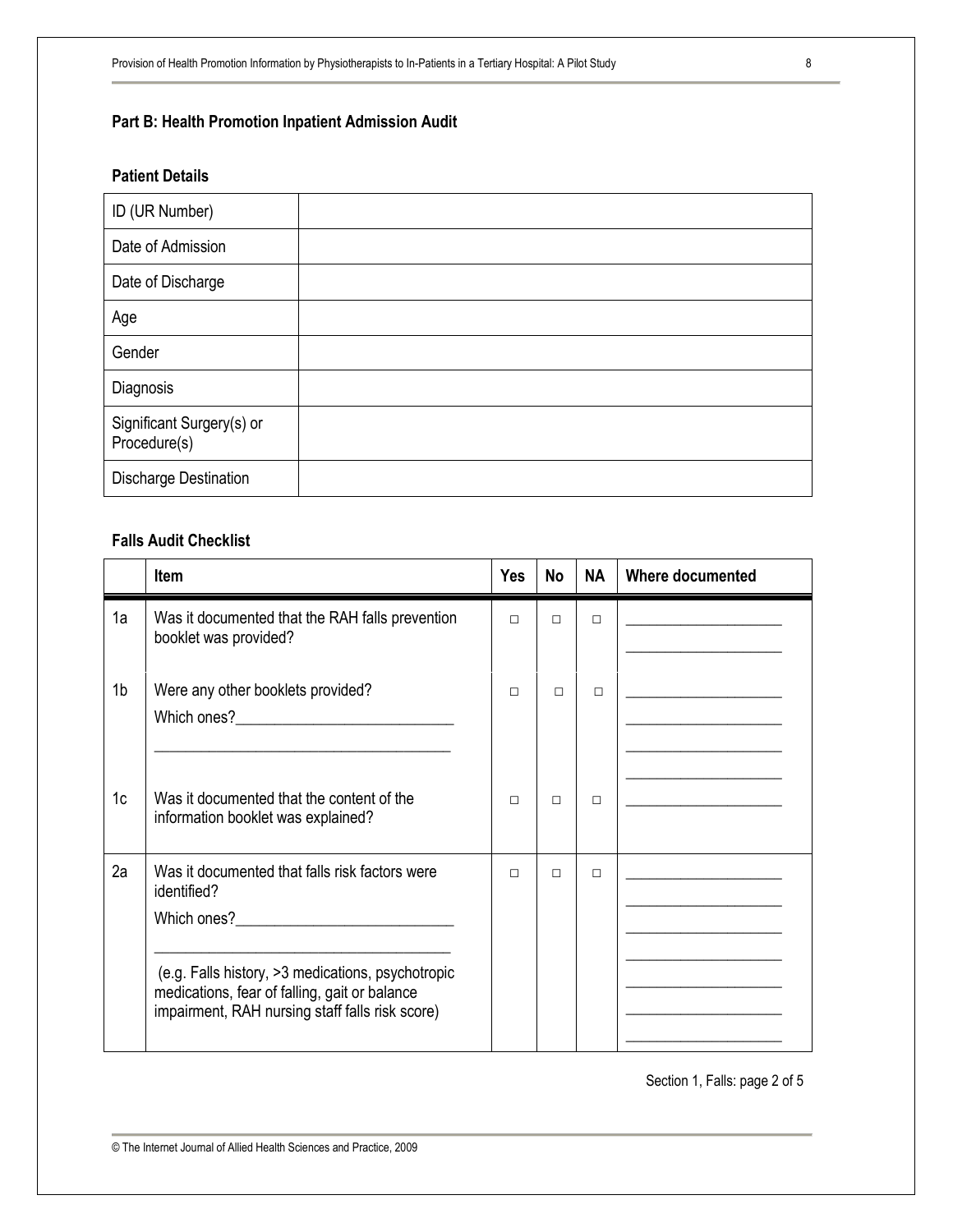## **Falls Audit Checklist - continued**

|                | <b>Item</b>                                                                                                                               | <b>Yes</b> | <b>No</b> | <b>NA</b> | Where documented |
|----------------|-------------------------------------------------------------------------------------------------------------------------------------------|------------|-----------|-----------|------------------|
| 3a             | Was it documented that the patient was encouraged<br>to enrol in falls and balance exercise classes?                                      | $\Box$     | $\Box$    | □         |                  |
| 3 <sub>b</sub> | Was it documented that a contact was provided or a<br>referral was made to a falls and balance class?                                     | $\Box$     | $\Box$    | □         |                  |
|                | (eg.<br>referred directly by RAH physio, GP to refer to<br>community class)                                                               |            |           |           |                  |
| 4a             | Was it documented that the patient was educated<br>regarding strategies to minimise falls? Which ones?                                    | $\Box$     | $\Box$    | □         |                  |
|                | (e.g. Moving from sit to stand slowly, not mobilising<br>in the dark, avoiding uneven/slippery surfaces,<br>wearing appropriate footwear) |            |           |           |                  |
|                | Was it documented that referrals were made where<br>appropriate to:                                                                       |            |           |           |                  |
| 5a             | Physiotherapist (eg. for balance and gait<br>assessment)                                                                                  | $\Box$     | $\Box$    | $\Box$    |                  |
| 5b             | Occupational Therapist (eg. for home assessment)                                                                                          | П          | $\Box$    | $\Box$    |                  |
| 5c             | General Practitioner (eg. for further information<br>regarding community groups, medical assessment)                                      | $\Box$     | $\Box$    | $\Box$    |                  |
| 5d             | High or Low level care institution                                                                                                        | $\Box$     | $\Box$    | $\Box$    |                  |
|                |                                                                                                                                           |            |           |           |                  |

Section 1, Falls: page 3 of 5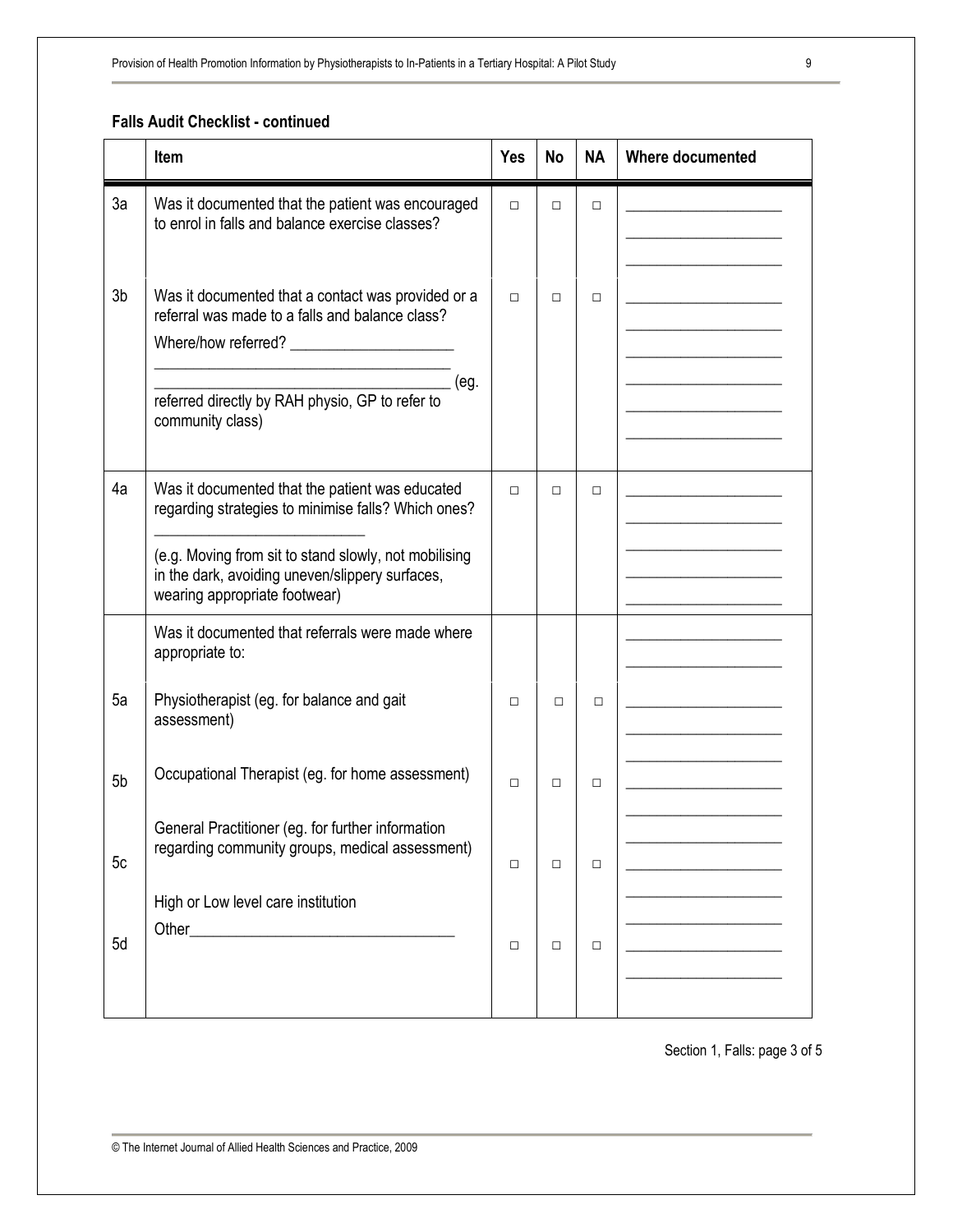## **Falls Audit Checklist - continued**

|    | <b>Item</b>                                                                                                                                                                                                                                                          | <b>Yes</b> | <b>No</b> | <b>NA</b> | <b>Where documented</b> |
|----|----------------------------------------------------------------------------------------------------------------------------------------------------------------------------------------------------------------------------------------------------------------------|------------|-----------|-----------|-------------------------|
| 6a | Was it documented that the patient was provided<br>information and/or referral for conditions increasing<br>falls risk if relevant?<br>For which conditions?<br>(e.g. Osteoporosis, Arthritis, Parkinson's Disease,<br>impaired vision, impaired hearing, dizziness) | $\Box$     | $\Box$    | $\Box$    |                         |
| 7a | Was it documented that the use of hip protectors<br>were discussed?                                                                                                                                                                                                  | П          | $\Box$    | П         |                         |
| 7b | Was it documented that the cost of hip protectors<br>were discussed and order forms were provided?                                                                                                                                                                   | П          | $\Box$    | $\Box$    |                         |

**\_\_\_\_\_\_\_\_\_\_\_\_\_\_\_\_\_\_\_\_\_\_\_\_\_\_\_\_\_\_\_\_\_\_\_\_\_\_\_\_\_\_\_\_\_\_\_\_\_\_\_\_\_\_\_\_\_\_\_\_\_\_\_\_\_\_\_\_\_\_\_\_\_\_\_\_\_\_ \_\_\_\_\_\_\_\_\_\_\_\_\_\_\_\_\_\_\_\_\_\_\_\_\_\_\_\_\_\_\_\_\_\_\_\_\_\_\_\_\_\_\_\_\_\_\_\_\_\_\_\_\_\_\_\_\_\_\_\_\_\_\_\_\_\_\_\_\_\_\_\_\_\_\_\_\_\_ \_\_\_\_\_\_\_\_\_\_\_\_\_\_\_\_\_\_\_\_\_\_\_\_\_\_\_\_\_\_\_\_\_\_\_\_\_\_\_\_\_\_\_\_\_\_\_\_\_\_\_\_\_\_\_\_\_\_\_\_\_\_\_\_\_\_\_\_\_\_\_\_\_\_\_\_\_\_ \_\_\_\_\_\_\_\_\_\_\_\_\_\_\_\_\_\_\_\_\_\_\_\_\_\_\_\_\_\_\_\_\_\_\_\_\_\_\_\_\_\_\_\_\_\_\_\_\_\_\_\_\_\_\_\_\_\_\_\_\_\_\_\_\_\_\_\_\_\_\_\_\_\_\_\_\_\_ \_\_\_\_\_\_\_\_\_\_\_\_\_\_\_\_\_\_\_\_\_\_\_\_\_\_\_\_\_\_\_\_\_\_\_\_\_\_\_\_\_\_\_\_\_\_\_\_\_\_\_\_\_\_\_\_\_\_\_\_\_\_\_\_\_\_\_\_\_\_\_\_\_\_\_\_\_\_**

Was any other health promotion information provided? \_\_\_\_\_\_\_\_\_\_\_\_\_\_\_\_\_\_\_\_\_\_\_\_\_\_\_

Section 1, Falls: page 4 of 5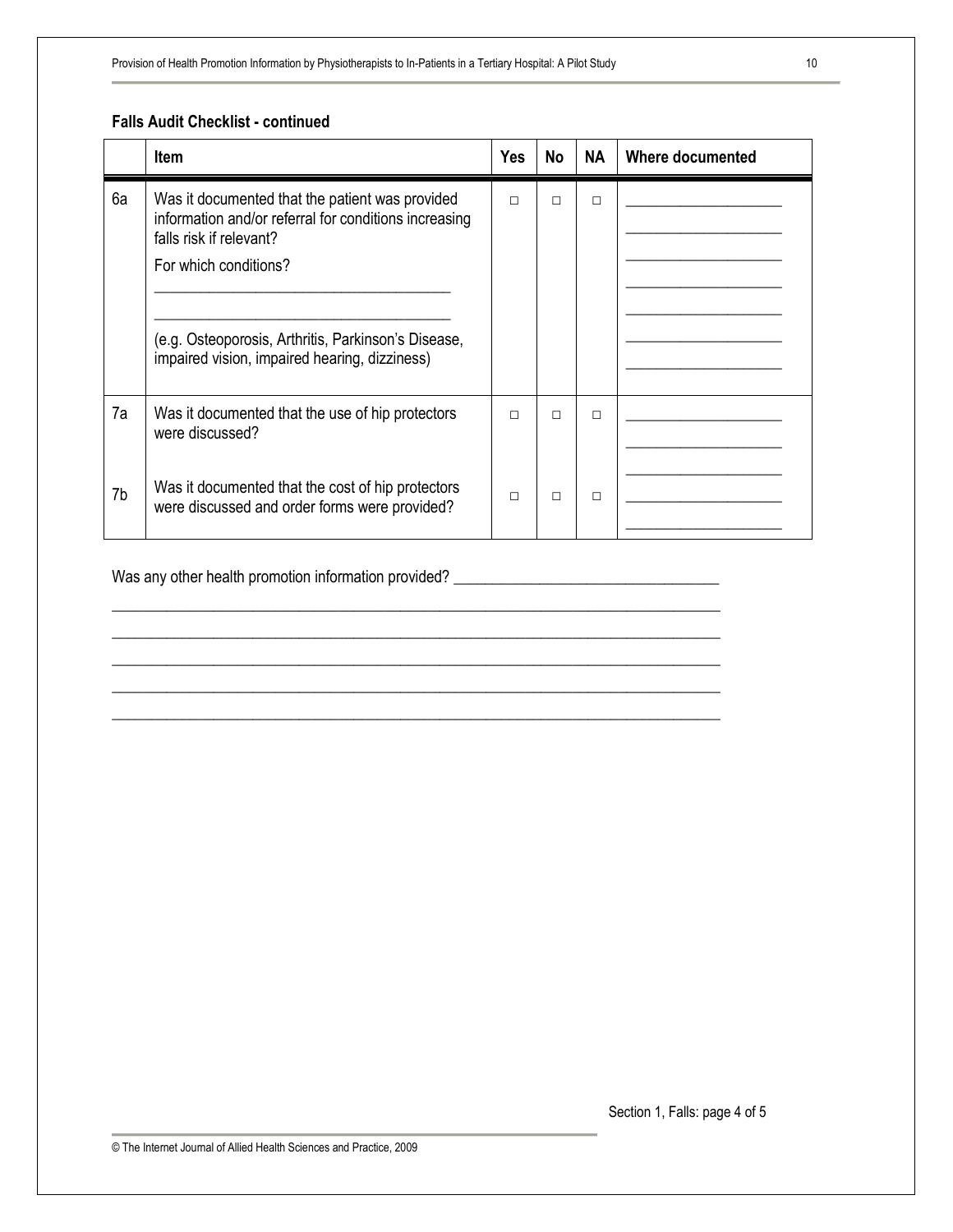## **Part C: Medical Record Checklist**

|                | <b>Medical Record Section</b>                                                 | <b>Reviewed</b> | <b>Not Found</b> |
|----------------|-------------------------------------------------------------------------------|-----------------|------------------|
| 1              | Correspondence                                                                |                 |                  |
|                | Letters from/to GP                                                            | □               | $\Box$           |
|                | Internal hospital letters                                                     | □               | П                |
|                | Referral from Outpatient Department (and outpatient attendance)               | □               | Π                |
|                | <b>Rehabilitation Summaries</b>                                               | □               | $\Box$           |
|                |                                                                               |                 |                  |
| $\overline{2}$ | <b>Admission</b>                                                              |                 |                  |
|                | In-patient Registration (MR 10.0)                                             | $\Box$          | $\Box$           |
|                | Casemix summary (MR 12.0)                                                     | □               | $\Box$           |
|                | Inpatient Progress Notes (MR 40.0)                                            | □               | $\Box$           |
|                | Initial nursing note                                                          | $\Box$          | $\Box$           |
|                | Home team admission note (e.g. Orthopaedics, Endocrine,<br>Thoracic Medicine) | Π               | п                |
|                | Physiotherapy notes (initial, progress, discharge)                            | □               | П                |
|                | Operation Record (MR 70.0)                                                    | Π               | $\Box$           |
|                | Falls risk score (MR40.0)                                                     | □               | $\Box$           |
| 3              | <b>Discharge Letters</b>                                                      |                 |                  |
|                | Doctor's letter (MR 14.0)                                                     | □               | $\Box$           |
|                | Allied Health Professional's letter (MR 18.2)                                 | □               | $\Box$           |
| $\overline{4}$ | Ambulatory:                                                                   |                 |                  |
|                | Outpatient physiotherapy case note entries                                    | □               | □                |
|                | Clinics attended                                                              | □               | □                |

Section 1, Falls: page 5 of 5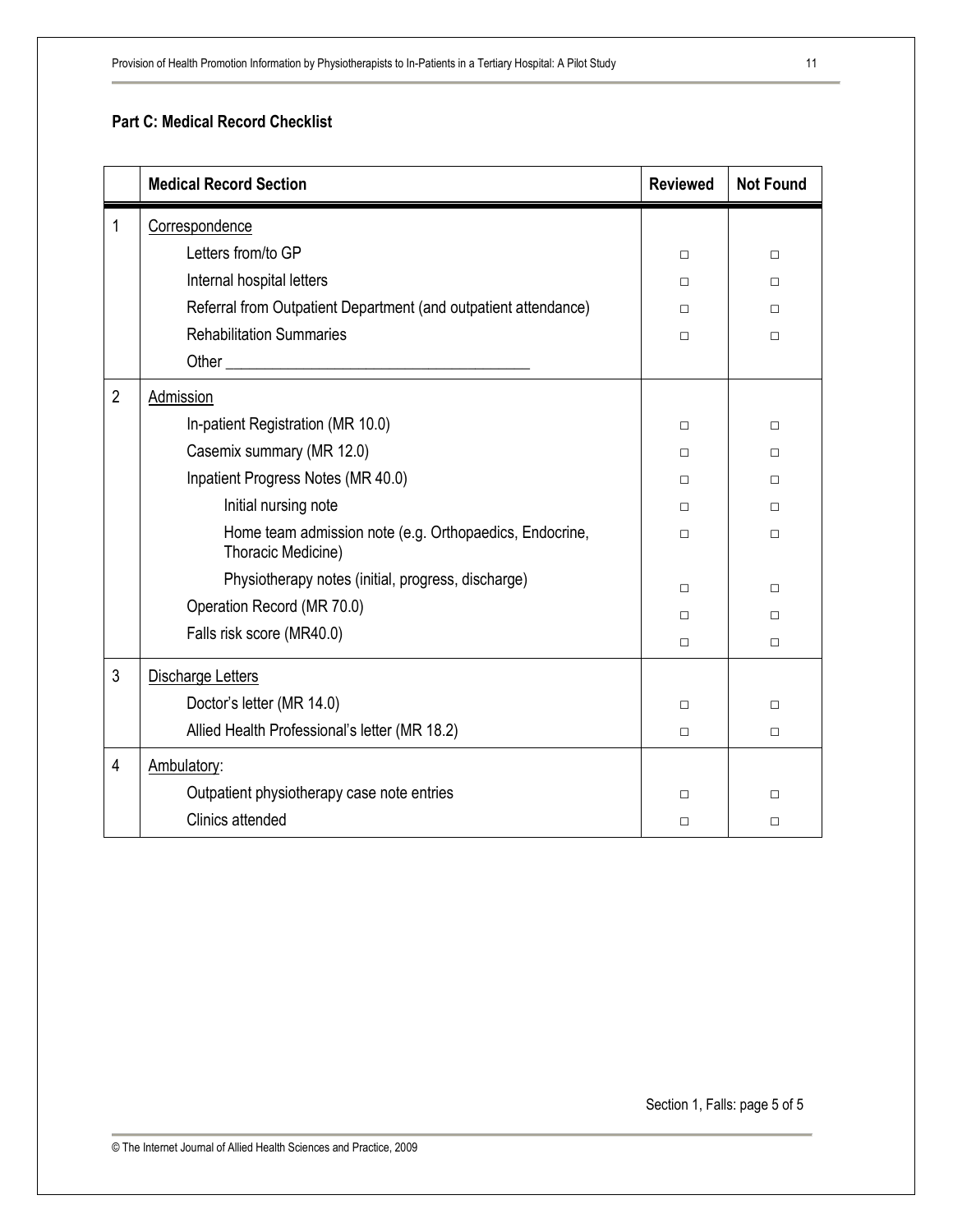### **Health Promotion Documentation Audit**

### **Section 2: TOTAL HIP REPLACEMENT (THR) (Orthopaedic Wards)**

**THR:** Surgical procedure to replace the hip joint with a new artificial joint

## **Instructions**

The medical record audit consists of three parts (A, B, C). Part A outlines the criteria used to determine inclusion of medical records into the audit. Part B requires the entry of patient information and includes the audit checklist items. For each item, location within the medical records where the relevant information was found must be stated. Part C outlines the sections of the medical records that should be examined in order to extract information relevant to the audit.

| <b>Inclusion</b>                             | <b>Exclusion</b>                                                                                                                      |
|----------------------------------------------|---------------------------------------------------------------------------------------------------------------------------------------|
| Patients following THR (primary or revision) | Cognitively impaired<br>(e.g. Severe dementia, dense CVA, mental illness)                                                             |
|                                              | Significant medical problems:<br>Severe stroke<br>Palliative care patient<br>Other                                                    |
|                                              | Significant post-operative complications:<br>Prosthetic failure<br><b>Pulmonary Embolism</b><br>Other                                 |
|                                              | Patients discharged to:<br>High level care facility<br>Rural or Private hospital<br>Other public hospital<br>Inpatient rehabilitation |
|                                              | Patients unable to speak English                                                                                                      |

## **Part A: Inclusion and Exclusion Criteria**

Section 2, THR: page 1 of 4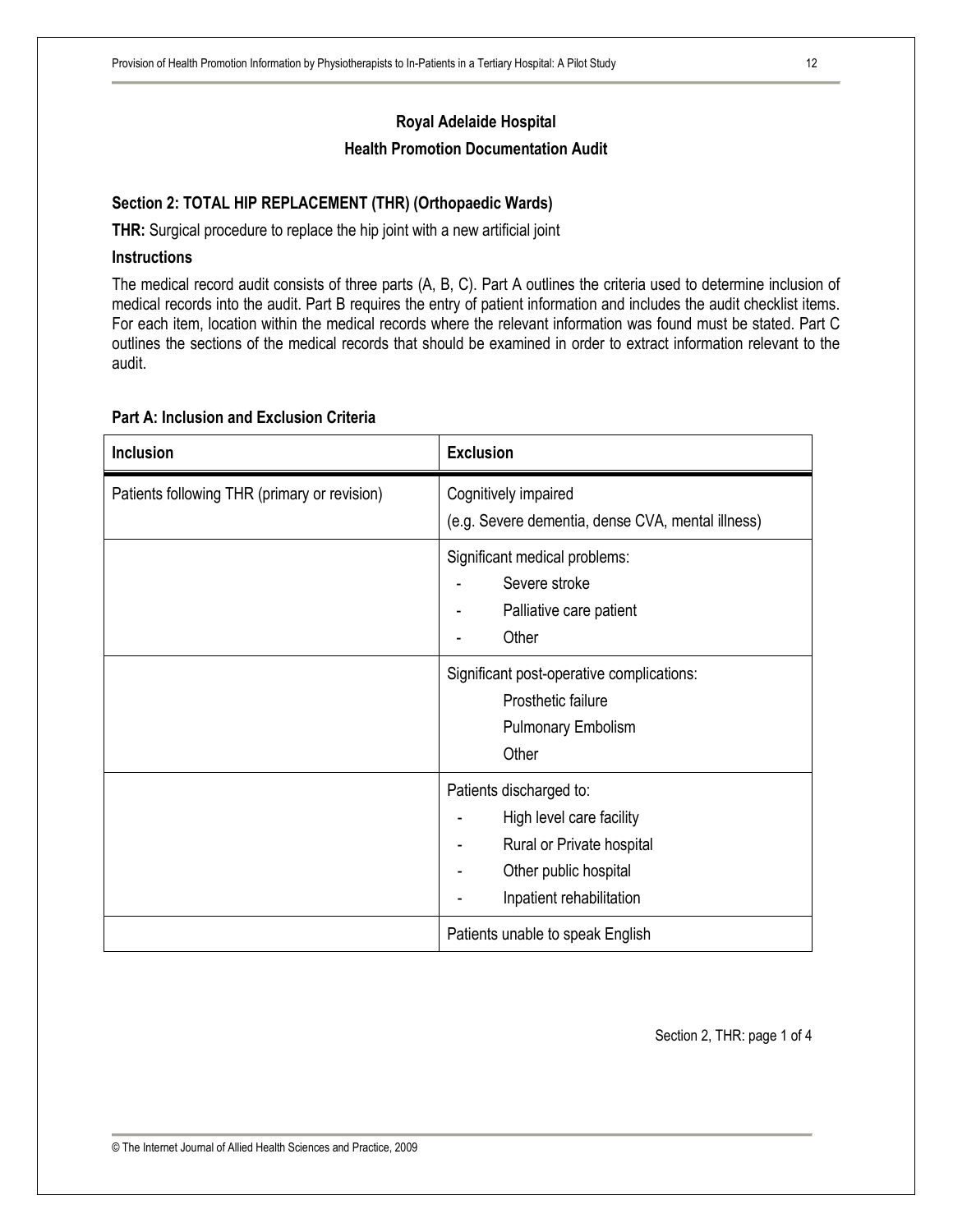# **Part B: Health Promotion Inpatient Admission Audit**

## **Patient Details**

| ID (UR Number)                            |  |
|-------------------------------------------|--|
| Date of Admission                         |  |
| Date of Discharge                         |  |
| Age                                       |  |
| Gender                                    |  |
| Diagnosis                                 |  |
| Significant surgery(s) or<br>procedure(s) |  |
| <b>Discharge Destination</b>              |  |

## **THR Audit Checklist**

|                | <b>Item</b>                                                                                                                                  | <b>Yes</b> | <b>No</b> | <b>NA</b> | Where documented |
|----------------|----------------------------------------------------------------------------------------------------------------------------------------------|------------|-----------|-----------|------------------|
| 1a             | Was it documented that a RAH Total Hip<br>Replacement: Post-operative management booklet<br>was provided?                                    | $\Box$     | п         | $\Box$    |                  |
| 1 <sub>b</sub> | Was it documented that any other booklets were<br>provided?<br>Which one?                                                                    | $\Box$     | $\Box$    | $\Box$    |                  |
|                | (e.g. RAH THR: Post-operative management<br>booklet, Healthy steps information sheet, RAH falls<br>prevention sheet, hip protectors booklet) |            |           |           |                  |
| 1c             | Was it documented that the content of the<br>information booklet was explained?                                                              | П          | п         | П         |                  |

Section 2, THR: page 2 of 4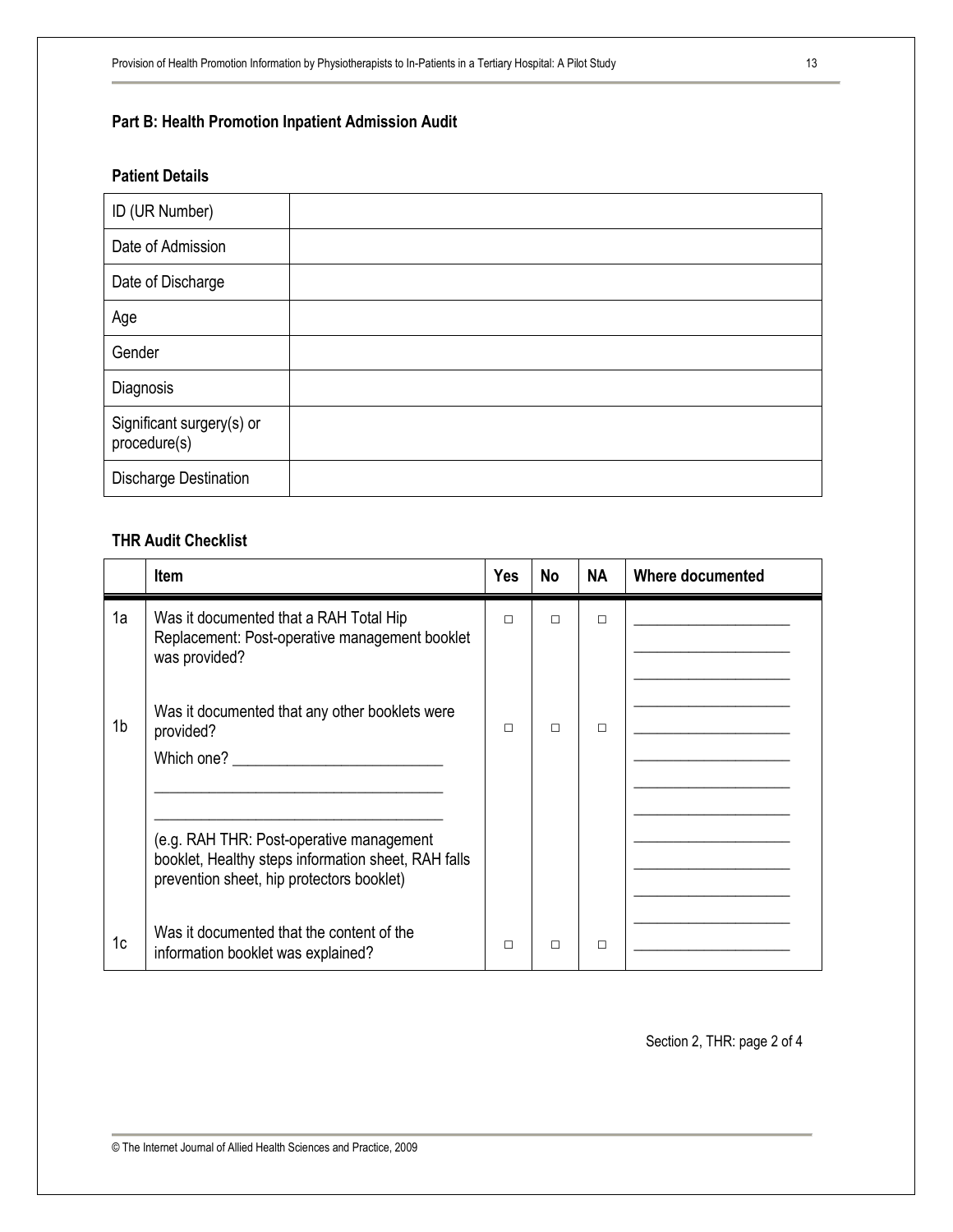## **THR Audit Checklist - continued**

|                | <b>Item</b>                                                                                                                                                    | <b>Yes</b> | <b>No</b> | <b>NA</b> | Where documented |
|----------------|----------------------------------------------------------------------------------------------------------------------------------------------------------------|------------|-----------|-----------|------------------|
| 2a             | Was it documented that the patient was taught<br>specific strategies to minimise the risk of<br>dislocation?                                                   | $\Box$     | $\Box$    | $\Box$    |                  |
|                | (e.g. Sit to stand, stand to sit (sliding leg out),<br>turning correctly while mobilising, getting out of bed,<br>dressing, picking objects up from the floor) |            |           |           |                  |
|                | Was it documented that referrals were made where<br>appropriate to:                                                                                            |            |           |           |                  |
| 3a             | Physiotherapist (e.g. for balance and gait<br>assessment)                                                                                                      | $\Box$     | $\Box$    | $\Box$    |                  |
| 3 <sub>b</sub> | Occupational Therapist (e.g. for home assessment)                                                                                                              | $\Box$     | $\Box$    | $\Box$    |                  |
| 3c             | General Practitioner (e.g. for further information<br>regarding community groups, medical assessment)                                                          | $\Box$     | $\Box$    | $\Box$    |                  |
|                |                                                                                                                                                                | $\Box$     | $\Box$    | $\Box$    |                  |
| 4a             | Was it documented that availability of support<br>services/local organisations was discussed?                                                                  | $\Box$     | $\Box$    | $\Box$    |                  |
| 4b             | Was it documented that contact information (e.g.<br>telephone, website) were given?                                                                            | $\Box$     | $\Box$    | $\Box$    |                  |

**\_\_\_\_\_\_\_\_\_\_\_\_\_\_\_\_\_\_\_\_\_\_\_\_\_\_\_\_\_\_\_\_\_\_\_\_\_\_\_\_\_\_\_\_\_\_\_\_\_\_\_\_\_\_\_\_\_\_\_\_\_\_\_\_\_\_\_\_\_\_\_\_\_\_\_\_\_\_ \_\_\_\_\_\_\_\_\_\_\_\_\_\_\_\_\_\_\_\_\_\_\_\_\_\_\_\_\_\_\_\_\_\_\_\_\_\_\_\_\_\_\_\_\_\_\_\_\_\_\_\_\_\_\_\_\_\_\_\_\_\_\_\_\_\_\_\_\_\_\_\_\_\_\_\_\_\_** 

Was any other health promotion information provided? \_\_\_\_\_\_\_\_\_\_\_\_\_\_\_\_\_\_\_\_\_\_\_\_\_\_\_

Section 2, THR: page 3 of 4

© The Internet Journal of Allied Health Sciences and Practice, 2009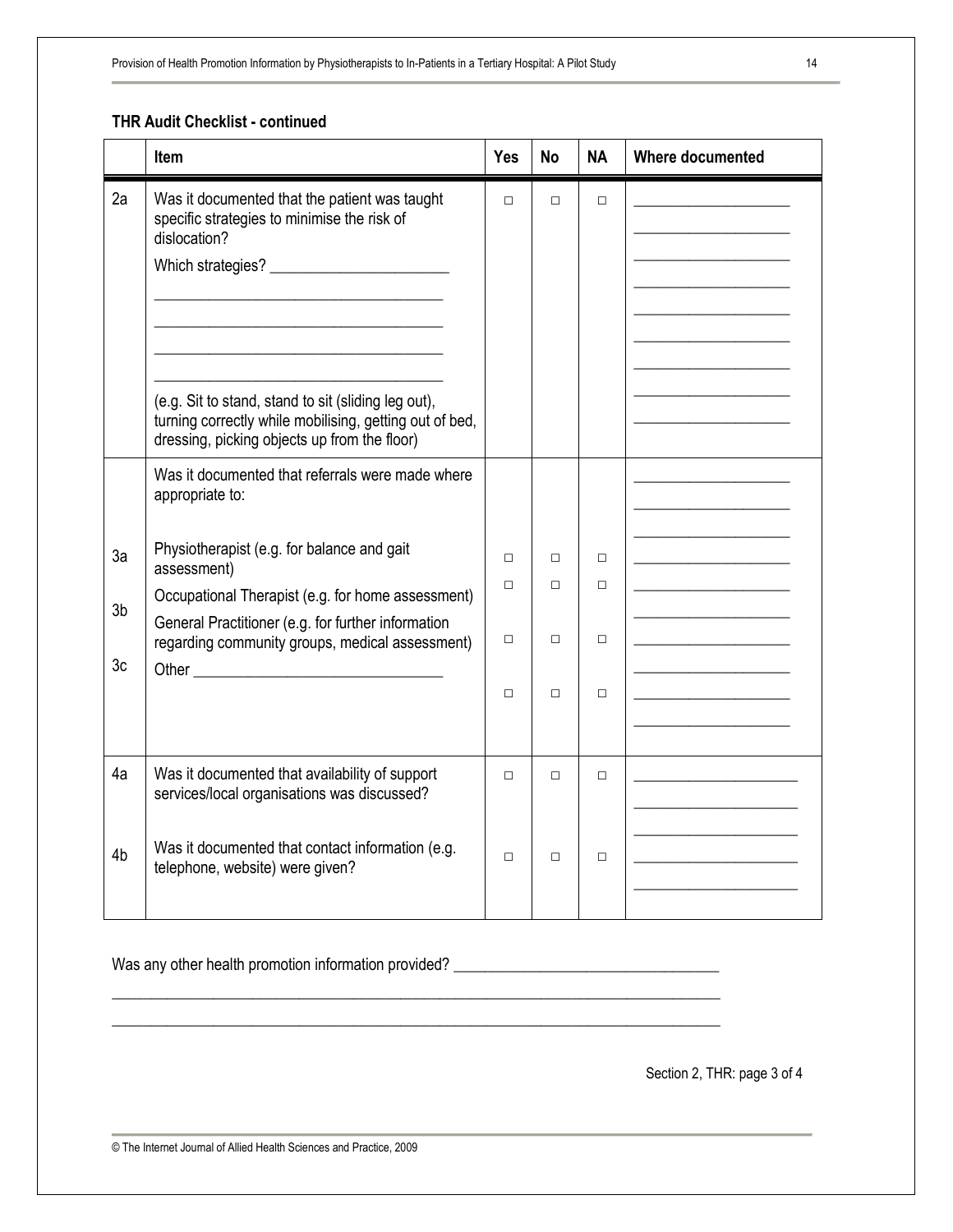# **Part C: Medical Record Checklist**

|                | <b>Medical Record Section</b>                                                 | <b>Reviewed</b> | <b>Not Found</b> |
|----------------|-------------------------------------------------------------------------------|-----------------|------------------|
| 1              | Correspondence                                                                |                 |                  |
|                | Letters from/to GP                                                            | □               | □                |
|                | Internal hospital letters                                                     | $\Box$          | $\Box$           |
|                | Referral from Outpatient Department (and outpatient attendance)               | $\Box$          | $\Box$           |
|                | <b>Rehabilitation Summaries</b>                                               | $\Box$          | $\Box$           |
|                |                                                                               |                 |                  |
| $\overline{2}$ | <b>Admission</b>                                                              |                 |                  |
|                | In-patient Registration (MR 10.0)                                             | $\Box$          | □                |
|                | Casemix summary (MR 12.0)                                                     | □               | $\Box$           |
|                | Inpatient Progress Notes (MR 40.0)                                            | $\Box$          | □                |
|                | Initial nursing note                                                          |                 |                  |
|                | Home team admission note (e.g. Orthopaedics, Endocrine,<br>Thoracic Medicine) |                 |                  |
|                | Physiotherapy notes (initial, progress, discharge)                            |                 |                  |
|                | Operation Record (MR 70.0)                                                    | $\Box$          | □                |
|                | Falls risk score (MR40.0)                                                     | $\Box$          | □                |
| 3              | <b>Discharge Letters</b>                                                      |                 |                  |
|                | Doctor's letter (MR 14.0)                                                     | $\Box$          | □                |
|                | Allied Health Professional's letter (MR 18.2)                                 | $\Box$          | $\Box$           |
| $\overline{4}$ | Ambulatory:                                                                   |                 |                  |
|                | Outpatient physiotherapy case note entries                                    | □               | $\Box$           |
|                | Clinics attended                                                              | □               | $\Box$           |

Section 2, THR: page 4 of 4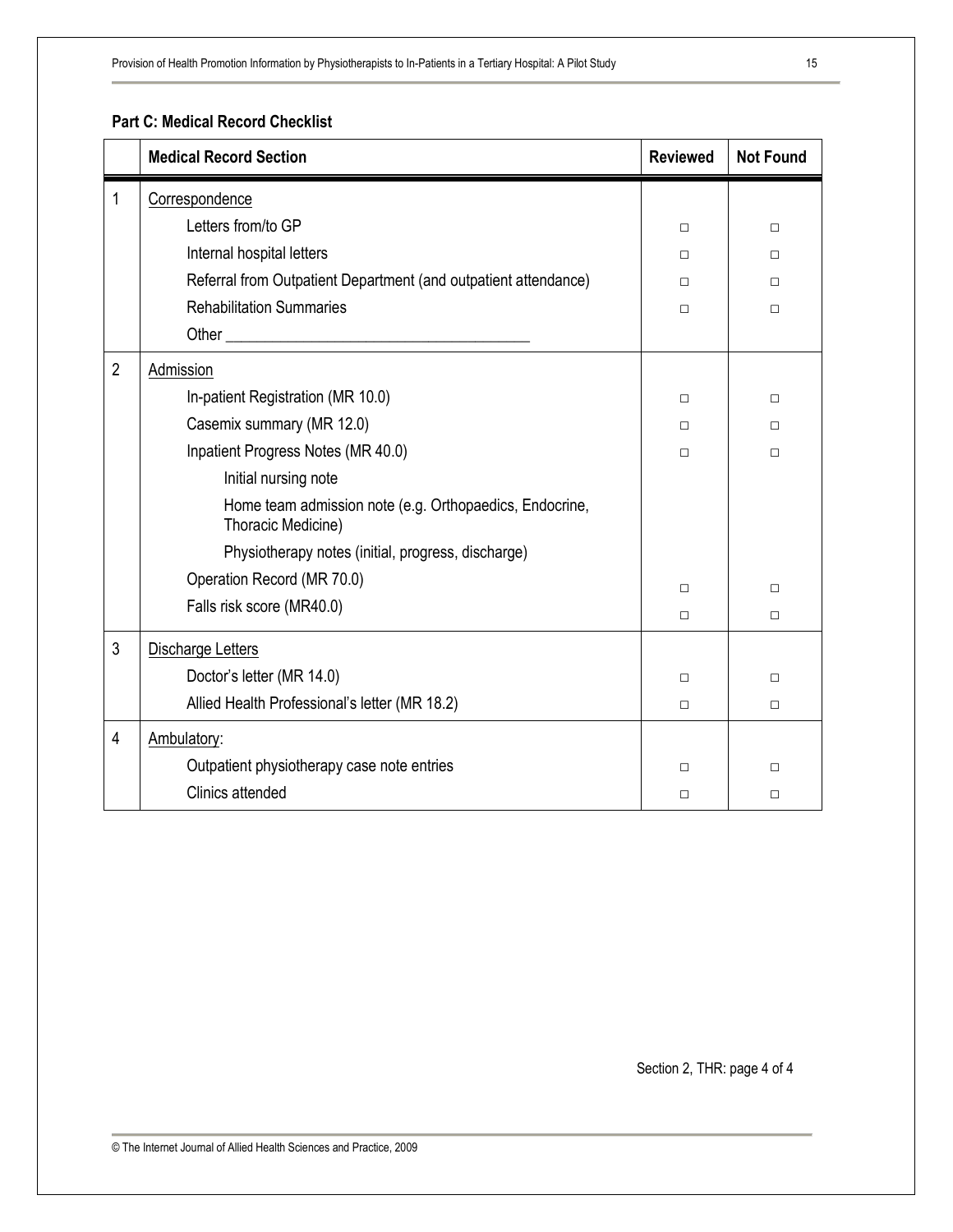## **Royal Adelaide Hospital**

## **Health Promotion Documentation Audit**

### **Section 3: CHRONIC OBSTRUCTIVE PULMONARY DISEASE (COPD) (Respiratory Wards)**

**COPD:** A disease process involving progressive chronic airway inflammation and airflow obstruction because of chronic bronchitis, emphysema, or both.

### **Instructions**

The medical record audit consists of three parts (A, B, C). Part A outlines the criteria used to determine inclusion of medical records into the audit. Part B requires the entry of patient information and includes the audit checklist items. For each item, location within the medical records where the relevant information was found must be stated. Part C outlines the sections of the medical records that should be examined in order to extract information relevant to the audit.

## **Part A: Inclusion and Exclusion Criteria**

| <b>Inclusion</b>                                                     | <b>Exclusion</b>                                                                                                   |
|----------------------------------------------------------------------|--------------------------------------------------------------------------------------------------------------------|
| Patients with COPD at any stage of the disease                       | Cognitively impaired<br>(e.g. Severe dementia, dense CVA, mental illness)                                          |
| Patients following an acute exacerbation of<br>COPD                  | Significant medical problems:<br>Severe stroke<br>Palliative care patient<br>Other                                 |
| Patients must be symptomatic (e.g. be limited by<br>dyspnoea)        | Patients discharged to:<br>High level care facility<br>Rural hospital<br>Private hospital<br>Other public hospital |
| Patients must have adequate cognitive function<br>to learn and adapt | Patients transferred to in-patient rehabilitation                                                                  |
|                                                                      | Patients unable to speak English                                                                                   |

Section 3, COPD: page 1 of 4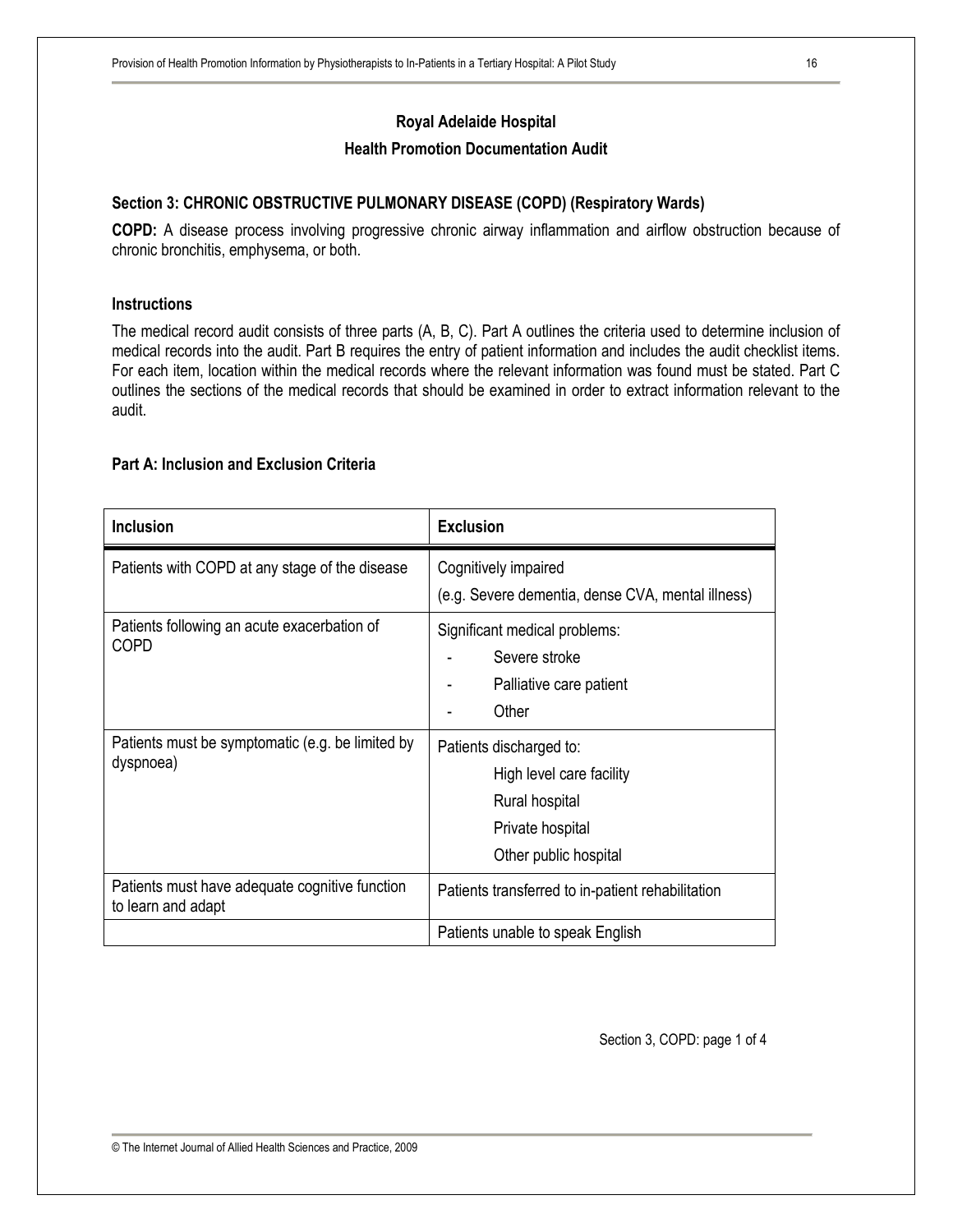# **Part B: Health Promotion Inpatient Admission Audit**

## **Patient Details**

| ID (UR Number)                            |  |
|-------------------------------------------|--|
| Date of Admission                         |  |
| Date of Discharge                         |  |
| Age                                       |  |
| Gender                                    |  |
| Diagnosis                                 |  |
| Significant surgery(s) or<br>procedure(s) |  |
| <b>Discharge Destination</b>              |  |

## **COPD Audit Checklist**

|                | Item                                                                                                                                                   | Yes | No     | <b>NA</b> | <b>Where documented</b> |
|----------------|--------------------------------------------------------------------------------------------------------------------------------------------------------|-----|--------|-----------|-------------------------|
| 1a             | Was it documented that an information booklet on<br>COPD/other relevant pulmonary conditions was<br>provided?                                          | п   | $\Box$ | п         |                         |
| 1b             | Was it documented that the content of the<br>information booklet was explained?                                                                        | п   | П      | п         |                         |
| 2a             | Was it documented that Pulmonary Rehabilitation<br>was discussed with the patient?                                                                     | п   | $\Box$ | п         |                         |
| 2 <sub>b</sub> | Was it documented that patient was referred for<br>Pulmonary Rehabilitation classes or equivalent<br>service (Respiratory/Chest Clinic) when required? | П   | $\Box$ | П         |                         |
|                | Where at: where $\frac{1}{2}$<br>(e.g. RAH outpatient, other metropolitan hospital,<br>rural hospital, local community)                                |     |        |           |                         |

Section 3, COPD: page 2 of 4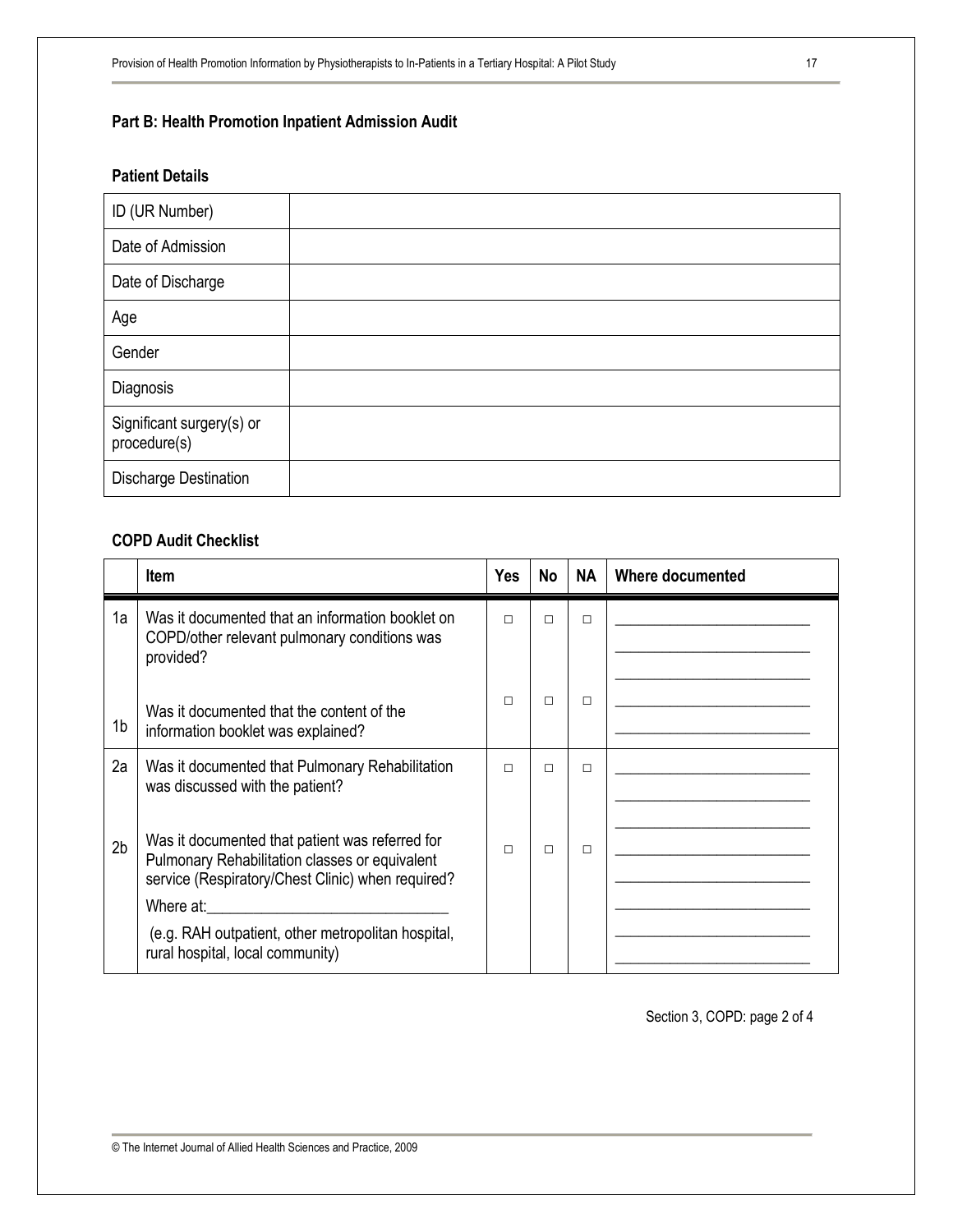## **COPD Audit Checklist - continued**

|                | <b>Item</b>                                                                                             | <b>Yes</b> | <b>No</b> | <b>NA</b> | <b>Where documented</b> |
|----------------|---------------------------------------------------------------------------------------------------------|------------|-----------|-----------|-------------------------|
| 3a             | Was it documented that the benefits of exercise<br>were explained?                                      | $\Box$     | $\Box$    | $\Box$    |                         |
| 3 <sub>b</sub> | Was it documented that the exercises were<br>demonstrated/taught to the patient?                        | $\Box$     | П         | □         |                         |
| 4a             | Was it documented that availability of support<br>services/local organisations was discussed?           | $\Box$     | П         | □         |                         |
| 4b             | Was it documented that contact information (e.g.<br>telephone, website) were given?                     | $\Box$     | $\Box$    | $\Box$    |                         |
| 5a             | Was it documented that advice to cease smoking<br>and/or Quit Smoking information booklet was<br>given? | $\Box$     | $\Box$    | $\Box$    |                         |
| 5b             | Was it documented that patient had Health<br>Promotion appointment for quit smoking advice?             | $\Box$     | $\Box$    | $\Box$    |                         |

**\_\_\_\_\_\_\_\_\_\_\_\_\_\_\_\_\_\_\_\_\_\_\_\_\_\_\_\_\_\_\_\_\_\_\_\_\_\_\_\_\_\_\_\_\_\_\_\_\_\_\_\_\_\_\_\_\_\_\_\_\_\_\_\_\_\_\_\_\_\_\_\_\_\_\_\_\_\_ \_\_\_\_\_\_\_\_\_\_\_\_\_\_\_\_\_\_\_\_\_\_\_\_\_\_\_\_\_\_\_\_\_\_\_\_\_\_\_\_\_\_\_\_\_\_\_\_\_\_\_\_\_\_\_\_\_\_\_\_\_\_\_\_\_\_\_\_\_\_\_\_\_\_\_\_\_\_ \_\_\_\_\_\_\_\_\_\_\_\_\_\_\_\_\_\_\_\_\_\_\_\_\_\_\_\_\_\_\_\_\_\_\_\_\_\_\_\_\_\_\_\_\_\_\_\_\_\_\_\_\_\_\_\_\_\_\_\_\_\_\_\_\_\_\_\_\_\_\_\_\_\_\_\_\_\_ \_\_\_\_\_\_\_\_\_\_\_\_\_\_\_\_\_\_\_\_\_\_\_\_\_\_\_\_\_\_\_\_\_\_\_\_\_\_\_\_\_\_\_\_\_\_\_\_\_\_\_\_\_\_\_\_\_\_\_\_\_\_\_\_\_\_\_\_\_\_\_\_\_\_\_\_\_\_ \_\_\_\_\_\_\_\_\_\_\_\_\_\_\_\_\_\_\_\_\_\_\_\_\_\_\_\_\_\_\_\_\_\_\_\_\_\_\_\_\_\_\_\_\_\_\_\_\_\_\_\_\_\_\_\_\_\_\_\_\_\_\_\_\_\_\_\_\_\_\_\_\_\_\_\_\_\_** 

Was any other health promotion information provided? \_\_\_\_\_\_\_\_\_\_\_\_\_\_\_\_\_\_\_\_\_\_\_\_\_\_\_\_

Section 3, COPD: page 3 of 4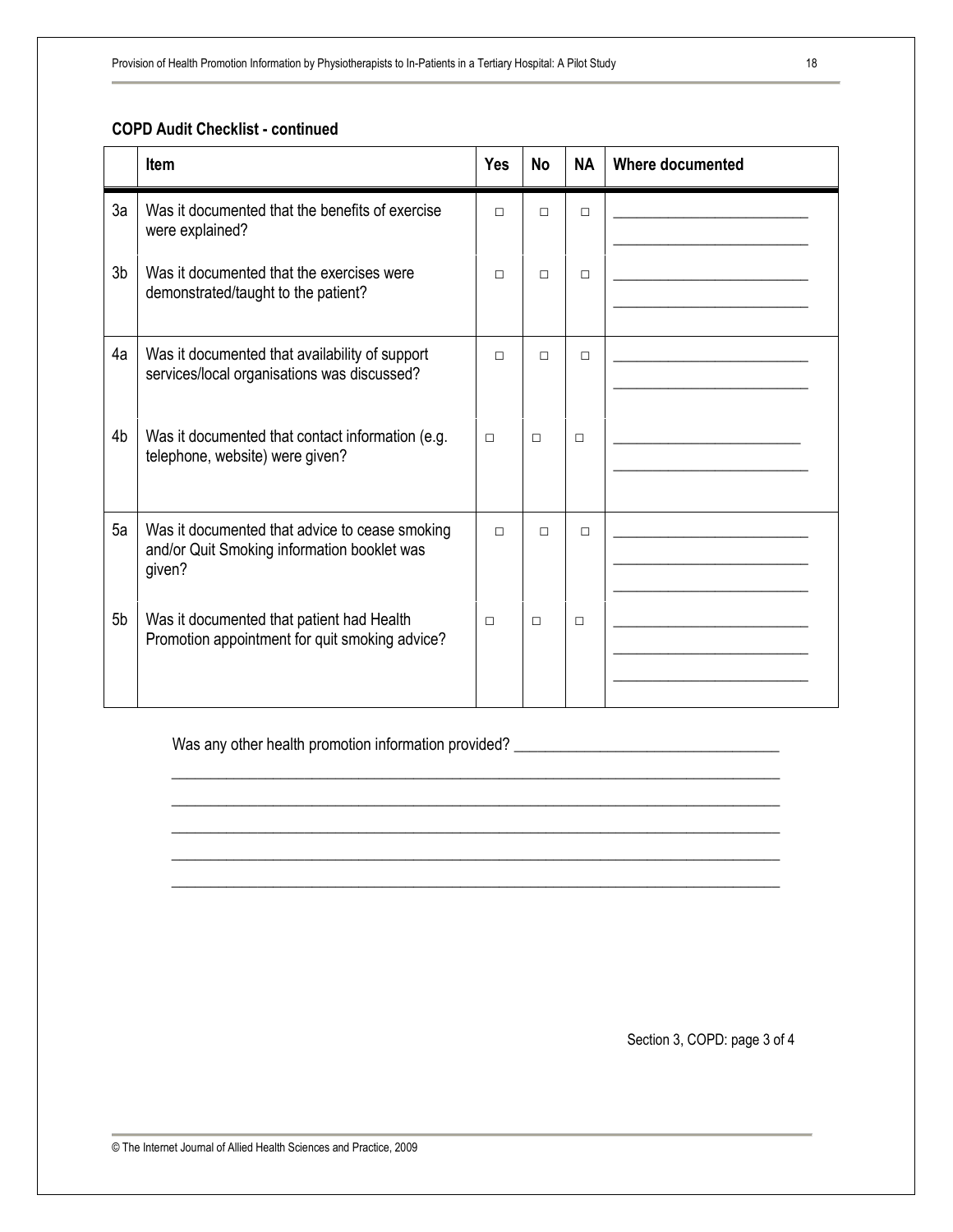# **Part C: Medical Record Checklist**

|                | <b>Medical Record Section</b>                                                 | <b>Reviewed</b> | <b>Not Found</b> |
|----------------|-------------------------------------------------------------------------------|-----------------|------------------|
| 1              | Correspondence                                                                |                 |                  |
|                | Letters from/to GP                                                            | $\Box$          | $\Box$           |
|                | Internal hospital letters                                                     | $\Box$          | $\Box$           |
|                | Referral from Outpatient Department (and outpatient attendance)               | □               | $\Box$           |
|                | <b>Rehabilitation Summaries</b>                                               | □               | $\Box$           |
|                |                                                                               |                 |                  |
| $\overline{2}$ | Admission                                                                     |                 |                  |
|                | In-patient Registration (MR 10.0)                                             | □               | $\Box$           |
|                | Casemix summary (MR 12.0)                                                     | $\Box$          | □                |
|                | Inpatient Progress Notes (MR 40.0)                                            | $\Box$          | $\Box$           |
|                | Initial nursing note                                                          |                 |                  |
|                | Home team admission note (e.g. Orthopaedics, Endocrine,<br>Thoracic Medicine) |                 |                  |
|                | Physiotherapy notes (initial, progress, discharge)                            |                 |                  |
|                | Operation Record (MR 70.0)                                                    | $\Box$          | $\Box$           |
|                | Falls risk score (MR 40.0)                                                    | □               | $\Box$           |
| 3              | <b>Discharge Letters</b>                                                      |                 |                  |
|                | Doctor's letter (MR 14.0)                                                     | □               | $\Box$           |
|                | Allied Health Professional's letter (MR 18.2)                                 | $\Box$          | $\Box$           |
| $\overline{4}$ | Ambulatory:                                                                   |                 |                  |
|                | Outpatient physiotherapy case note entries                                    | □               | □                |
|                | Clinics attended (relevant to health promotion e.g. PT and<br>Obesity Clinic) | □               | □                |

Section 3, COPD: page 4 of 4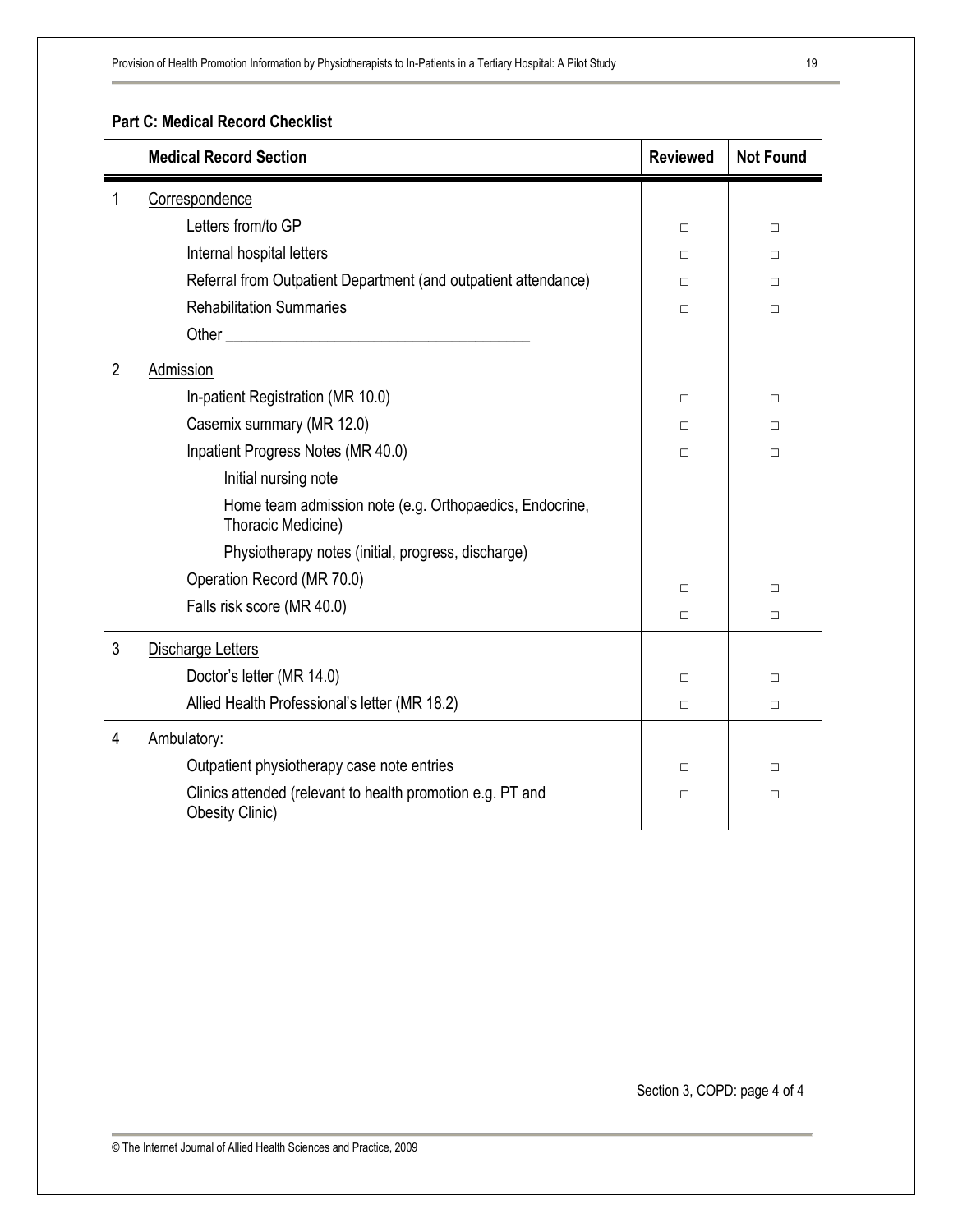### **Royal Adelaide Hospital**

## **Health Promotion Documentation Audit**

### **Section 4: LYMPHOEDEMA**

**Lymphoedema:** A primary or secondary condition characterised by the accumulation of lymph in soft tissue and the resultant swelling caused by inflammation, obstruction or removal of lymph channels.

### **Instructions**

The medical record audit consists of three parts (A, B, C). Part A outlines the criteria used to determine inclusion of medical records into the audit. Part B requires the entry of patient information and includes the audit checklist items. For each item, location within the medical records where the relevant information was found must be stated. Part C outlines the sections of the medical records that should be examined in order to extract information relevant to the audit.

## **Part A: Inclusion and Exclusion Criteria**

| <b>Inclusion</b>                            | <b>Exclusion</b>                                                                                                   |  |
|---------------------------------------------|--------------------------------------------------------------------------------------------------------------------|--|
| Axillary lymph node<br>dissection/clearance | Cognitively impaired<br>(e.g. Severe dementia, dense CVA, mental illness)                                          |  |
| Pelvic lymph node dissection/clearance      | Significant medical problems:<br>Severe stroke<br>Palliative care patient<br>Other                                 |  |
| Sentinel node biopsy                        | Patients discharged to:<br>High level care facility<br>Rural hospital<br>Private hospital<br>Other public hospital |  |
|                                             | Patients unable to speak English                                                                                   |  |

Section 4, Lymphoedema: page 1 of 4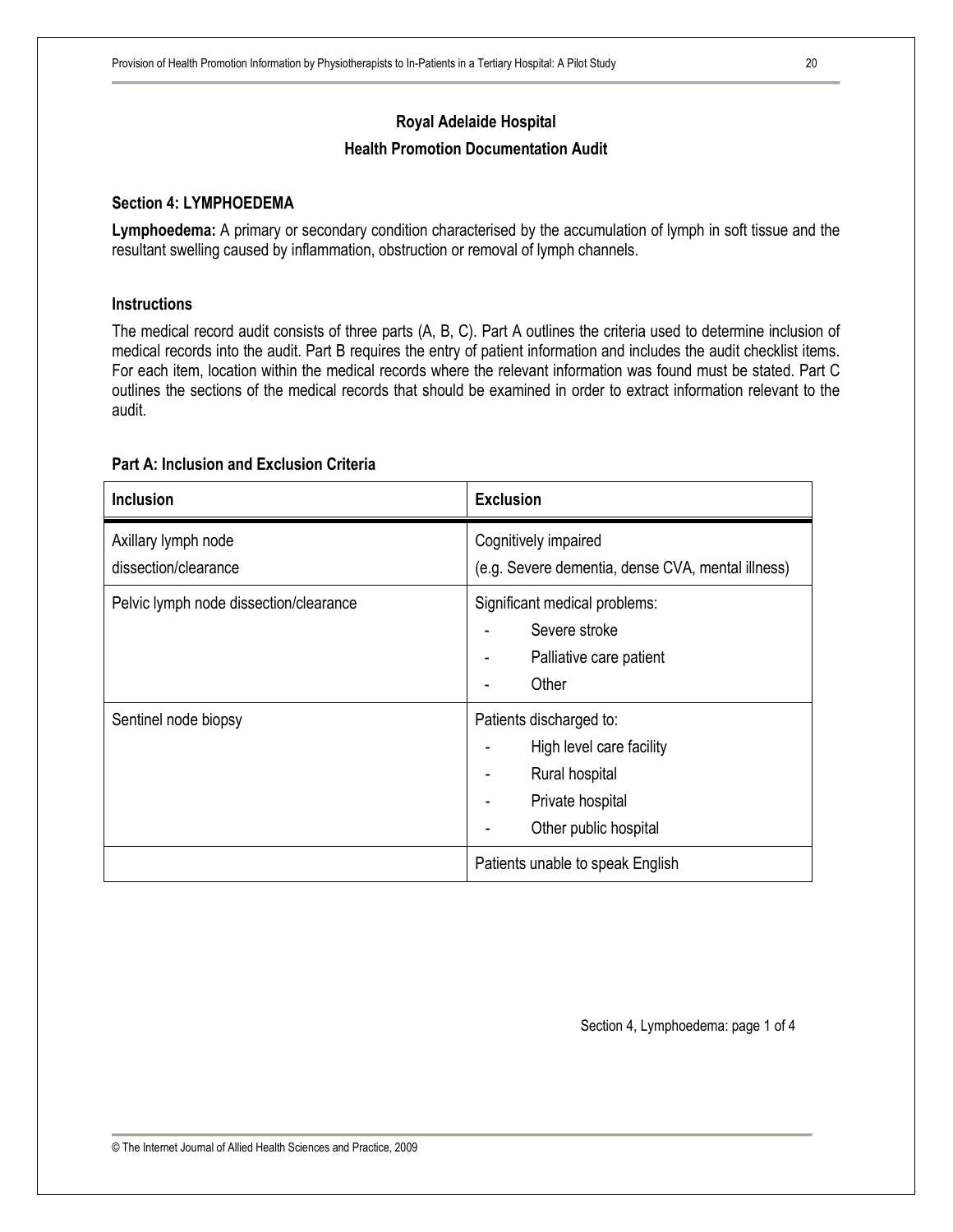# **Part B: Health Promotion Inpatient Admission Audit**

## **Patient Details**

| ID (UR Number)                            |  |
|-------------------------------------------|--|
| Date of Admission                         |  |
| Date of Discharge                         |  |
| Age                                       |  |
| Gender                                    |  |
| Diagnosis                                 |  |
| Significant Surgery(s) or<br>procedure(s) |  |
| <b>Discharge Destination</b>              |  |

# **Lymphoedema Audit Checklist**

|    | Item                                                                                                        | <b>Yes</b> | No | <b>NA</b> | Where documented |
|----|-------------------------------------------------------------------------------------------------------------|------------|----|-----------|------------------|
| 1a | Was it documented that an information booklet<br>regarding lymphoedema prevention and care was<br>provided? | П          |    | □         |                  |
| 1b | Was it documented that the content of the<br>information booklet was explained?                             | П          |    | П         |                  |

Section 4, Lymphoedema: page 2 of 4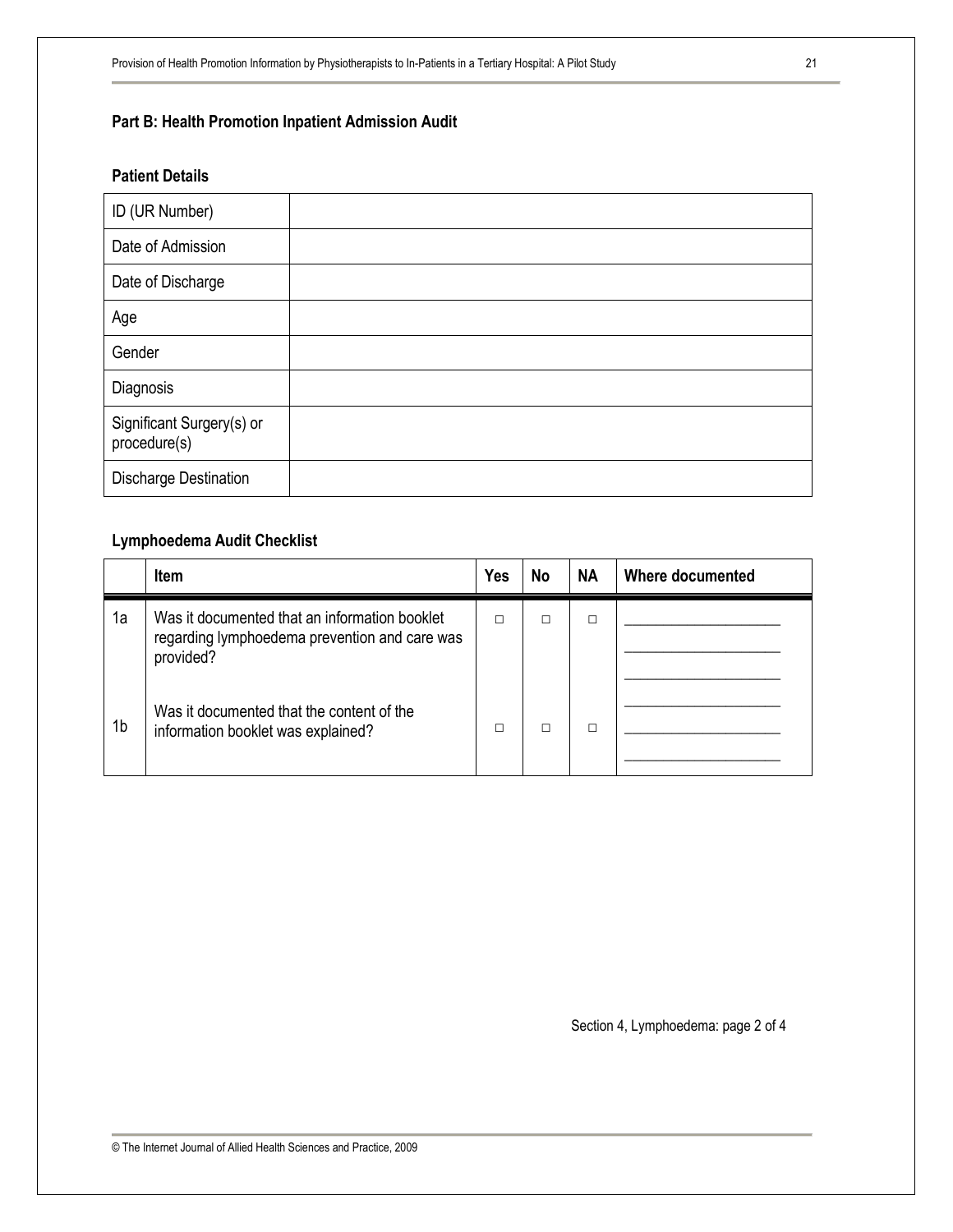# **Lymphoedema Audit Checklist - continued**

|                | <b>Item</b>                                                                                                                   | <b>Yes</b> | No     | <b>NA</b> | Where documented |
|----------------|-------------------------------------------------------------------------------------------------------------------------------|------------|--------|-----------|------------------|
| 2a             | Was it documented that the patient was advised<br>of the signs and symptoms of lymphoedema?                                   | $\Box$     | $\Box$ | $\Box$    |                  |
| 2 <sub>b</sub> | Was it documented that a referral was made to a<br>lymphoedema clinic if the patient had signs or<br>symptoms of lymphoedema? | $\Box$     | $\Box$ | $\Box$    |                  |
|                | Which health professional made the referral?<br>(e.g.                                                                         |            |        |           |                  |
|                | medical staff, nursing staff)                                                                                                 |            |        |           |                  |
|                | Where was the referral to?                                                                                                    |            |        |           |                  |
|                | (e.g. Physiotherapy clinic at RAH, other<br>metropolitan hospital, rural hospital, private<br>physiotherapy clinic)           |            |        |           |                  |

**\_\_\_\_\_\_\_\_\_\_\_\_\_\_\_\_\_\_\_\_\_\_\_\_\_\_\_\_\_\_\_\_\_\_\_\_\_\_\_\_\_\_\_\_\_\_\_\_\_\_\_\_\_\_\_\_\_\_\_\_\_\_\_\_\_\_\_\_\_\_\_\_\_\_\_\_\_\_ \_\_\_\_\_\_\_\_\_\_\_\_\_\_\_\_\_\_\_\_\_\_\_\_\_\_\_\_\_\_\_\_\_\_\_\_\_\_\_\_\_\_\_\_\_\_\_\_\_\_\_\_\_\_\_\_\_\_\_\_\_\_\_\_\_\_\_\_\_\_\_\_\_\_\_\_\_\_ \_\_\_\_\_\_\_\_\_\_\_\_\_\_\_\_\_\_\_\_\_\_\_\_\_\_\_\_\_\_\_\_\_\_\_\_\_\_\_\_\_\_\_\_\_\_\_\_\_\_\_\_\_\_\_\_\_\_\_\_\_\_\_\_\_\_\_\_\_\_\_\_\_\_\_\_\_\_ \_\_\_\_\_\_\_\_\_\_\_\_\_\_\_\_\_\_\_\_\_\_\_\_\_\_\_\_\_\_\_\_\_\_\_\_\_\_\_\_\_\_\_\_\_\_\_\_\_\_\_\_\_\_\_\_\_\_\_\_\_\_\_\_\_\_\_\_\_\_\_\_\_\_\_\_\_\_ \_\_\_\_\_\_\_\_\_\_\_\_\_\_\_\_\_\_\_\_\_\_\_\_\_\_\_\_\_\_\_\_\_\_\_\_\_\_\_\_\_\_\_\_\_\_\_\_\_\_\_\_\_\_\_\_\_\_\_\_\_\_\_\_\_\_\_\_\_\_\_\_\_\_\_\_\_\_** 

Was any other health promotion information provided? \_\_\_\_\_\_\_\_\_\_\_\_\_\_\_\_\_\_\_\_\_\_\_\_\_\_\_

Section 4, Lymphoedema: page 3 of 4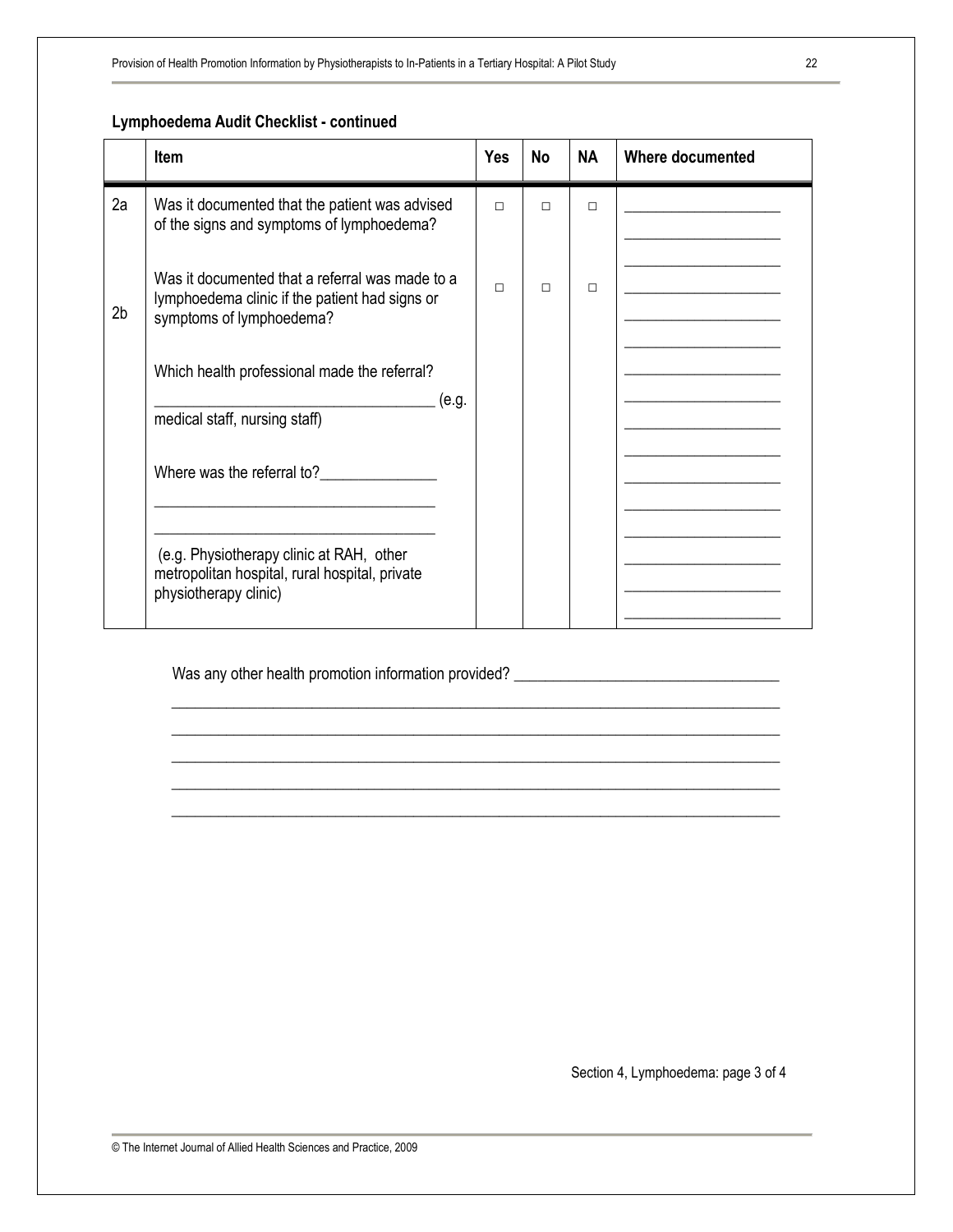# **Part C: Medical Record Checklist**

|                | <b>Medical Record Section</b>                                                 | <b>Reviewed</b> | <b>Not Found</b> |
|----------------|-------------------------------------------------------------------------------|-----------------|------------------|
| 1              | Correspondence                                                                |                 |                  |
|                | Letters from/to GP                                                            | □               | $\Box$           |
|                | Internal hospital letters                                                     | □               | $\Box$           |
|                | Referral from Outpatient Department (and outpatient attendance)               | $\Box$          | $\Box$           |
|                | <b>Rehabilitation Summaries</b>                                               | $\Box$          | $\Box$           |
|                |                                                                               |                 |                  |
| $\overline{2}$ | Admission                                                                     |                 |                  |
|                | In-patient Registration (MR 10.0)                                             | $\Box$          | $\Box$           |
|                | Casemix summary (MR 12.0)                                                     | $\Box$          | $\Box$           |
|                | Inpatient Progress Notes (MR 40.0)                                            | $\Box$          | $\Box$           |
|                | Initial nursing note                                                          |                 |                  |
|                | Home team admission note (e.g. Orthopaedics, Endocrine,<br>Thoracic Medicine) |                 |                  |
|                | Physiotherapy notes (initial, progress, discharge)                            |                 |                  |
|                | Operation Record (MR 70.0)                                                    | $\Box$          | $\Box$           |
|                | Falls risk score (MR 40.0)                                                    | □               | $\Box$           |
| 3              | <b>Discharge Letters</b>                                                      |                 |                  |
|                | Doctor's letter (MR 14.0)                                                     | □               | $\Box$           |
|                | Allied Health Professional's letter (MR 18.2)                                 | $\Box$          | $\Box$           |
| 4              | Ambulatory:                                                                   |                 |                  |
|                | Outpatient case note entries                                                  | □               | $\Box$           |
|                | Clinics attended                                                              | □               | □                |

Section 4, Lymphoedema: page 4 of 4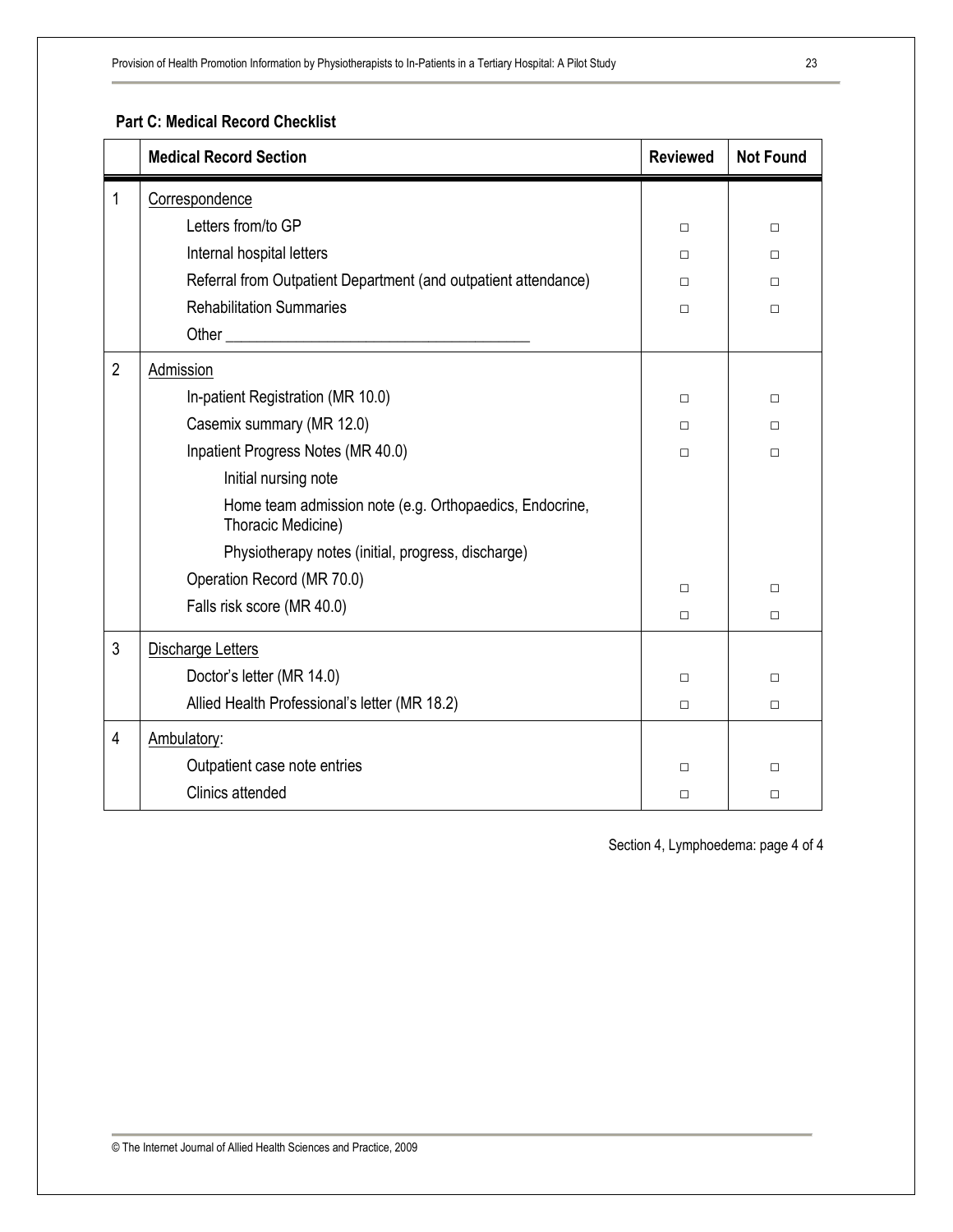## **Appendix II**

### **Royal Adelaide Hospital – Telephone Participant Questionnaire**

| <b>TYPE OF ADMISSION</b> |  |
|--------------------------|--|
| ID                       |  |
| <b>AGE</b>               |  |
| <b>GENDER</b>            |  |
| <b>DATE OF ADMISSION</b> |  |
| <b>DATE OF DISCHARGE</b> |  |

### **Introductory Speech**

Good morning/afternoon

My name is \_\_\_\_\_\_\_\_\_\_\_\_\_\_\_\_\_\_\_\_\_\_. I am a 4<sup>th</sup> year Physiotherapy student. I am currently doing a Health Promotion project at the Royal Adelaide Hospital in order to determine whether adequate health promotion information is given to the patients by physiotherapists. As part of the project I am contacting previous patients in order to obtain their opinions on the provision of health promotion by physiotherapists during their stay in the hospital.

No personal information is being used and the questionnaire should take about five minutes to complete. You can also withdraw from the questionnaire at any point.

Would you be happy to be involved in this project and answer a few questions?

|                | Question                                                                                                | Yes | No | <b>Comments</b> |
|----------------|---------------------------------------------------------------------------------------------------------|-----|----|-----------------|
| 1a             | Were you provided with an information<br>booklet regarding                                              |     |    |                 |
|                | (choose appropriate to the patient<br>group: falls, THR, COPD/Pulmonary<br>Rehabilitation, lymphoedema) |     |    |                 |
| 1 <sub>b</sub> | Was the content of the booklet and its<br>relevance to your condition explained to<br>you?              |     |    |                 |
| 1c             | Did you find the information in the<br>booklet useful?<br>Why/why not?                                  |     |    |                 |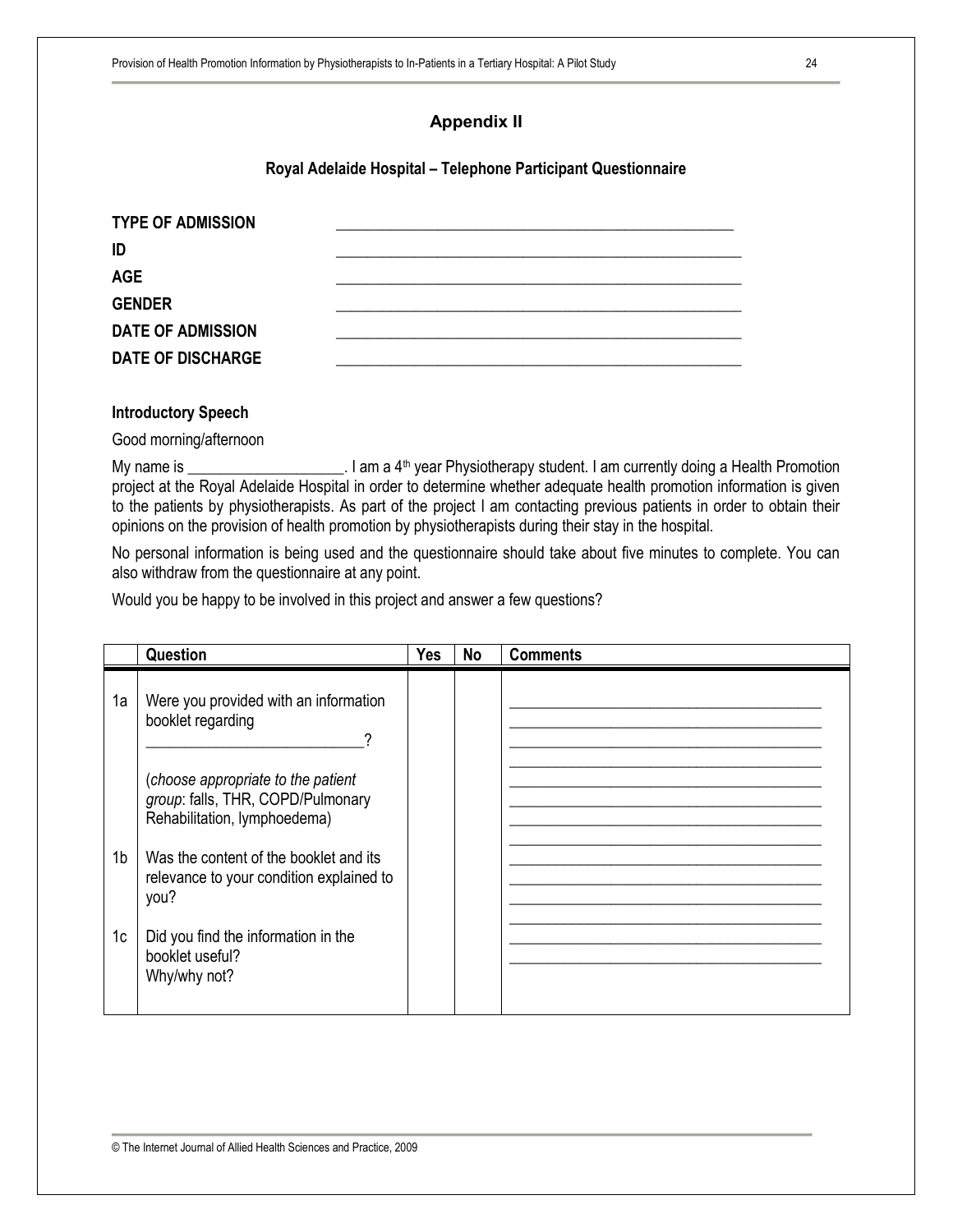# **Patient Interview, continued**

|          | Question                                                                                                                                                                                   | <b>Yes</b> | <b>No</b> | <b>Comments</b> |
|----------|--------------------------------------------------------------------------------------------------------------------------------------------------------------------------------------------|------------|-----------|-----------------|
| 2a       | Were you given any other written or<br>verbal information by a<br>physiotherapist?<br>If so, what information was it?                                                                      |            |           |                 |
| 3a       | Were you given any further information<br>from other health professionals<br>(Doctors, nurses)?<br>By which health professionals?                                                          |            |           |                 |
| 4a<br>4b | Was there an opportunity for you to ask<br>questions (either about the contents of<br>the booklet or other information given)?<br>If yes:<br>Where those questions answered<br>adequately? |            |           |                 |
| 5a       | Were you provided with sources, such<br>as phone numbers, addresses,<br>websites, where you could obtain<br>further information or further support?                                        |            |           |                 |